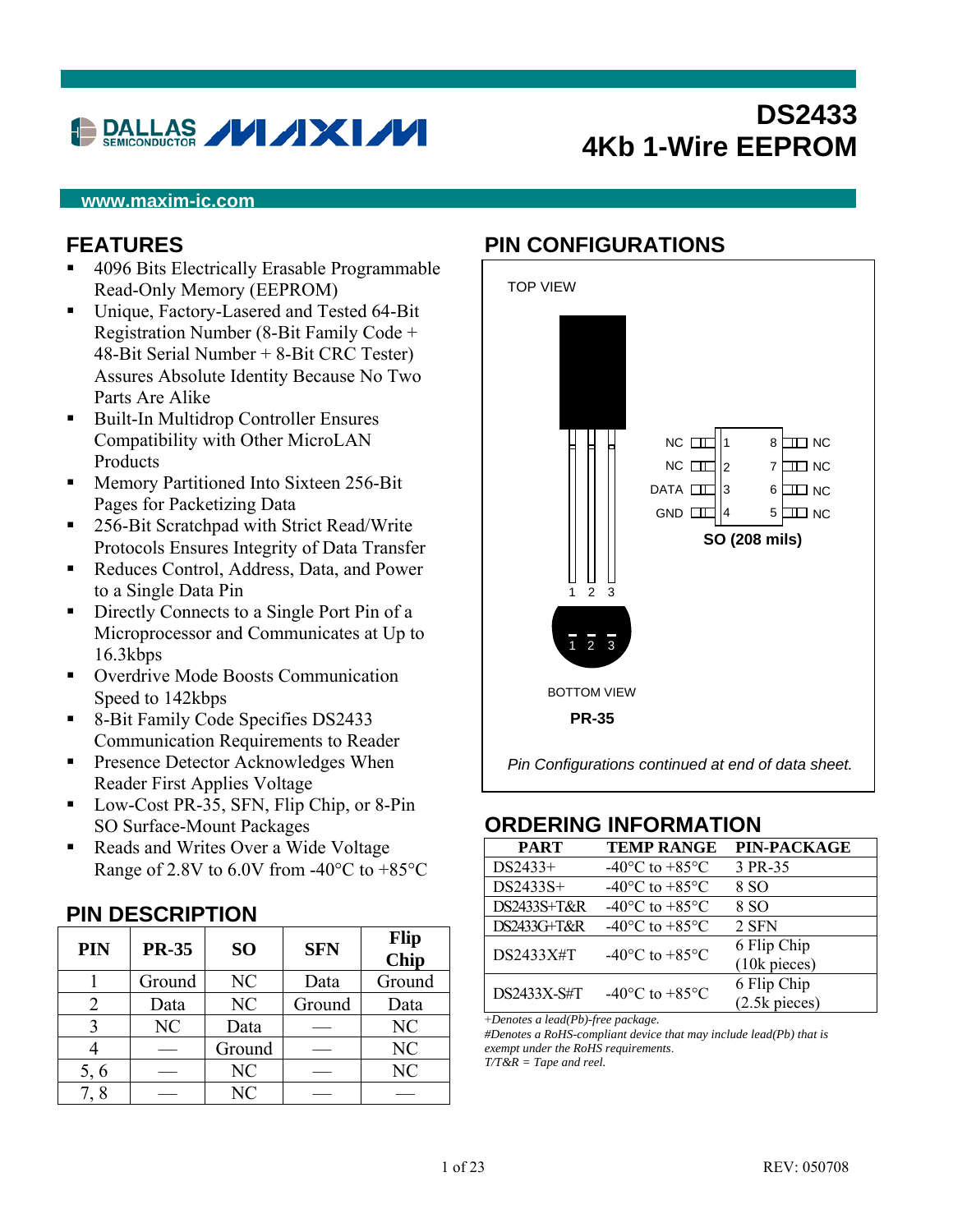#### **DESCRIPTION**

The DS2433 4Kb 1-Wire<sup>®</sup> EEPROM identifies and stores relevant information about the product to which it is associated. This lot or product specific information can be accessed with minimal interface, for example a single port pin of a microcontroller. The DS2433 consists of a factory-lasered registration number that includes a unique 48-bit serial number, an 8-bit CRC, and an 8-bit Family Code (23h) plus 4096 bits of user-programmable EEPROM. The power to read and write the DS2433 is derived entirely from the 1-Wire communication line. The memory is organized as sixteen pages of 256 bits each. The scratchpad is an additional page that acts as a buffer when writing to memory. Data is first written to the scratchpad where it may be read back for verification. A copy scratchpad command will then transfer the data to memory. This process insures data integrity when modifying the memory. The 64-bit registration number provides a guaranteed unique identity which allows for absolute traceability and acts as node address if multiple DS2433s are connected in parallel to form a local network. Data is transferred serially via the 1-Wire protocol which requires only a single data lead and a ground return. The PR-35 and SO packages provide a compact enclosure that allows standard assembly equipment to handle the device easily for attachment to printed circuit boards or wiring. Typical applications include storage of calibration constants, board identification and product revision status.

#### **OVERVIEW**

The block diagram in Figure 1 shows the relationships between the major control and memory sections of the DS2433. The DS2433 has three main data components: 1) 64-bit lasered ROM, 2) 256-bit scratchpad, and 3) 4096-bit EEPROM. The hierarchical structure of the 1-Wire protocol is shown in Figure 2. The bus master must first provide one of the six ROM Function Commands, 1) Read ROM, 2) Match ROM, 3) Search ROM, 4) Skip ROM, 5) Overdrive-Skip ROM or 6) Overdrive-Match ROM. Upon completion of an overdrive ROM command byte executed at regular speed, the device will enter Overdrive mode where all subsequent communication occurs at a higher speed. The protocol required for these ROM function commands is described in Figure 9. After a ROM function command is successfully executed, the memory functions become accessible and the master may provide any one of the four memory function commands. The protocol for these memory function commands is described in Figure 7. All data is read and written least significant bit first.

#### **PARASITE POWER**

The block diagram (Figure 1) shows the parasite-powered circuitry. This circuitry "steals" power whenever the I/O input is high. I/O will provide sufficient power as long as the specified timing and voltage requirements are met.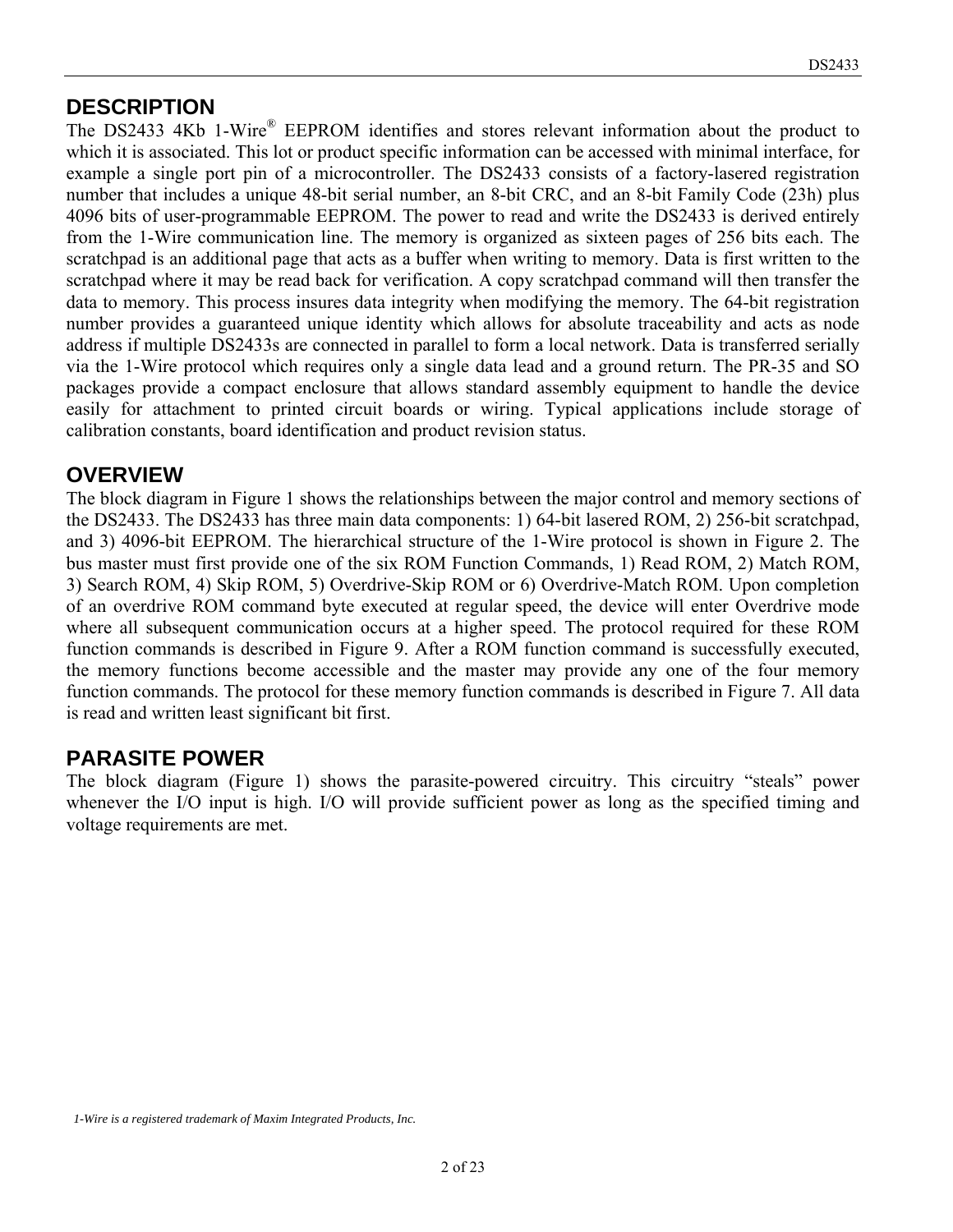#### **Figure 1. DS2433 BLOCK DIAGRAM**



### **64-BIT LASERED ROM**

Each DS2433 contains a unique ROM code that is 64 bits long. The first eight bits are a 1-Wire family code. The next 48 bits are a unique serial number. The last eight bits are a CRC of the first 56 bits. (See Figure 3.) The 1-Wire CRC is generated using a polynomial generator consisting of a shift register and XOR gates as shown in Figure 4. The polynomial is  $X^8 + X^5 + X^4 + 1$ . Additional information about the Dallas 1-Wire Cyclic Redundancy Check is available in *Application Note 27*.

The shift register bits are initialized to zero. Then starting with the least significant bit of the family code, one bit at a time is shifted in. After the 8th bit of the family code has been entered, then the serial number is entered. After the 48th bit of the serial number has been entered, the shift register contains the CRC value. Shifting in the eight bits of CRC should return the shift register to all zeros.

### **MEMORY**

The memory map in Figure 5 shows a 32-byte page called the scratchpad and additional 32-byte pages called memory. The DS2433 contains pages 0 through 15 that make up the 4096-bit EEPROM. The scratch-pad is an additional page that acts as a buffer when writing to memory.

### **ADDRESS REGISTERS AND TRANSFER STATUS**

Because of the serial data transfer, the DS2433 employs three address registers, called TA1, TA2 and E/S (Figure 6). Registers TA1 and TA2 must be loaded with the target address to which the data will be written or from which data will be sent to the master upon a Read command. Register E/S acts like a byte counter and Transfer Status register. It is used to verify data integrity with write commands. Therefore, the master only has read access to this register. The lower five bits of the E/S register indicate the address of the last byte that has been written to the scratchpad. This address is called Ending Offset. Bit 5 of the E/S register, called PF, is set if the number of data bits sent by the master is not an integer multiple of 8 or if the data in the scratchpad is not valid due to a loss of power. A valid write to the scratchpad will clear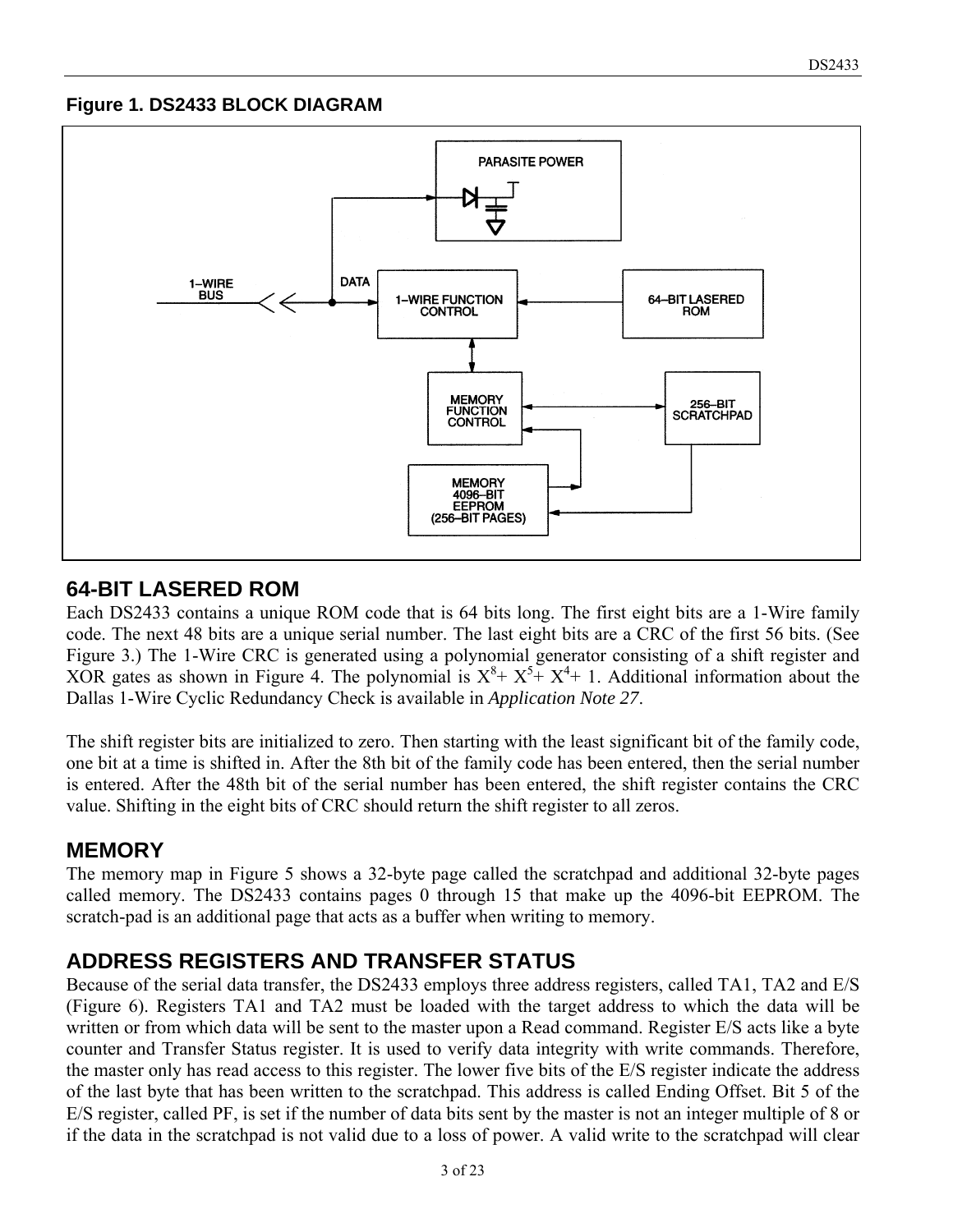the PF bit. Bit 6 has no function; it always reads 0. Note that the lowest five bits of the target address also determine the address within the scratchpad, where intermediate storage of data will begin. This address is called byte offset. If the target address (TA1) for a Write command is 03Ch for example, then the scratchpad will store incoming data beginning at the byte offset 1Ch and will be full after only four bytes. The corresponding ending offset in this example is 1Fh. For best economy of speed and efficiency, the target address for writing should point to the beginning of a new page, i.e., the byte offset will be 0. Thus the full 32-byte capacity of the scratchpad is available, resulting also in the ending offset of 1Fh. However, it is possible to write one or several contiguous bytes somewhere within a page. The ending offset together with the Partial Flag support the master checking the data integrity after a Write command. The highest valued bit of the E/S register, called AA is valid only if the PF flag reads 0. If PF is 0 and AA is 1, a copy has taken place. The AA bit is cleared when the device receives a write scratchpad command.

#### **WRITING WITH VERIFICATION**

To write data to the DS2433, the scratchpad has to be used as intermediate storage. First the master issues the Write Scratchpad command to specify the desired target address, followed by the data to be written to the scratchpad. Under certain conditions (see Write Scratchpad command) the master will receive an inverted CRC16 of the command, address and data at the end of the write scratchpad command sequence. Knowing this CRC value, the master can compare it to the value it has calculated itself to decide if the communication was successful and proceed to the Copy Scratchpad command. If the master could not receive the CRC16, it has to send the Read Scratchpad command to read back the scratchpad to verify data integrity. As preamble to the scratchpad data, the DS2433 repeats the target address TA1 and TA2 and sends the contents of the E/S register. If the PF flag is set, data did not arrive correctly in the scratchpad or there was a loss of power since data was last written to the scratchpad. The master does not need to continue reading; it can start a new trial to write data to the scratchpad. Similarly, a set AA flag together with a cleared PF flag indicates that the Write command was not recognized by the device. If everything went correctly, both flags are cleared and the ending offset indicates the address of the last byte written to the scratchpad. Now the master can continue reading and verifying every data byte. After the master has verified the data, it has to send the Copy Scratchpad command. This command must be followed exactly by the data of the three address registers TA1, TA2 and E/S. The master may obtain the contents of these registers by reading the scratchpad or derive it from the target address and the amount of data to be written. As soon as the DS2433 has received these bytes correctly, it will copy the data to the requested location beginning at the target address.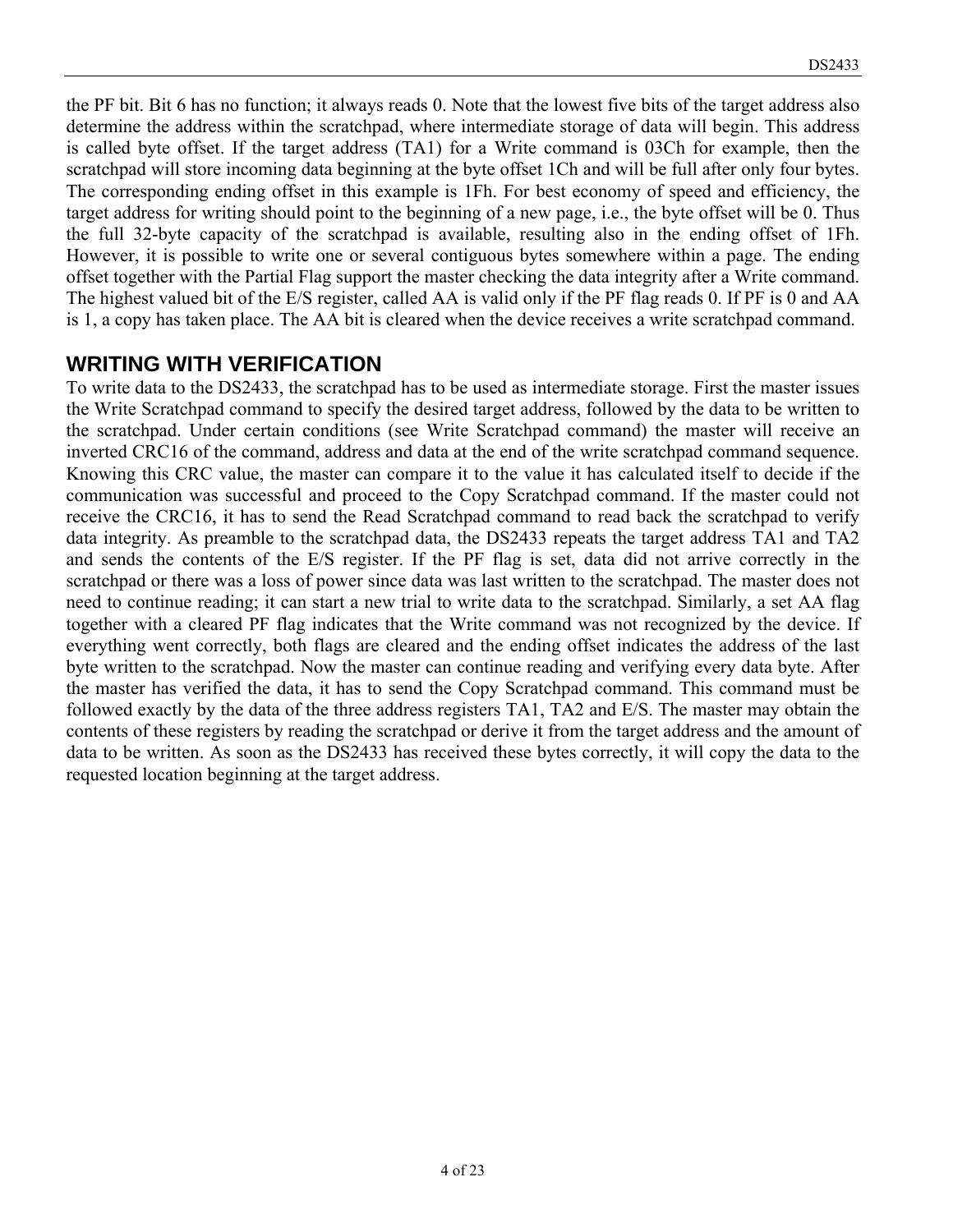

#### **Figure 2. HIERARCHCAL STRUCTURE FOR 1-Wire PROTOCOL**

#### **Figure 3. 64-BIT LASERED ROM**

| MSB                   |                         |            |                             |                         |    |
|-----------------------|-------------------------|------------|-----------------------------|-------------------------|----|
| <b>8-BIT CRC CODE</b> |                         |            | <b>48-BIT SERIAL NUMBER</b> | 8-BIT FAMILY CODE (23h) |    |
| $\mathbf{MSB}$        | $\mathcal{S}\mathbf{B}$ | <b>MSB</b> | $\_{\rm SB}$                | <b>MSB</b>              | SB |

#### **Figure 4. 1-Wire CRC GENERATOR**

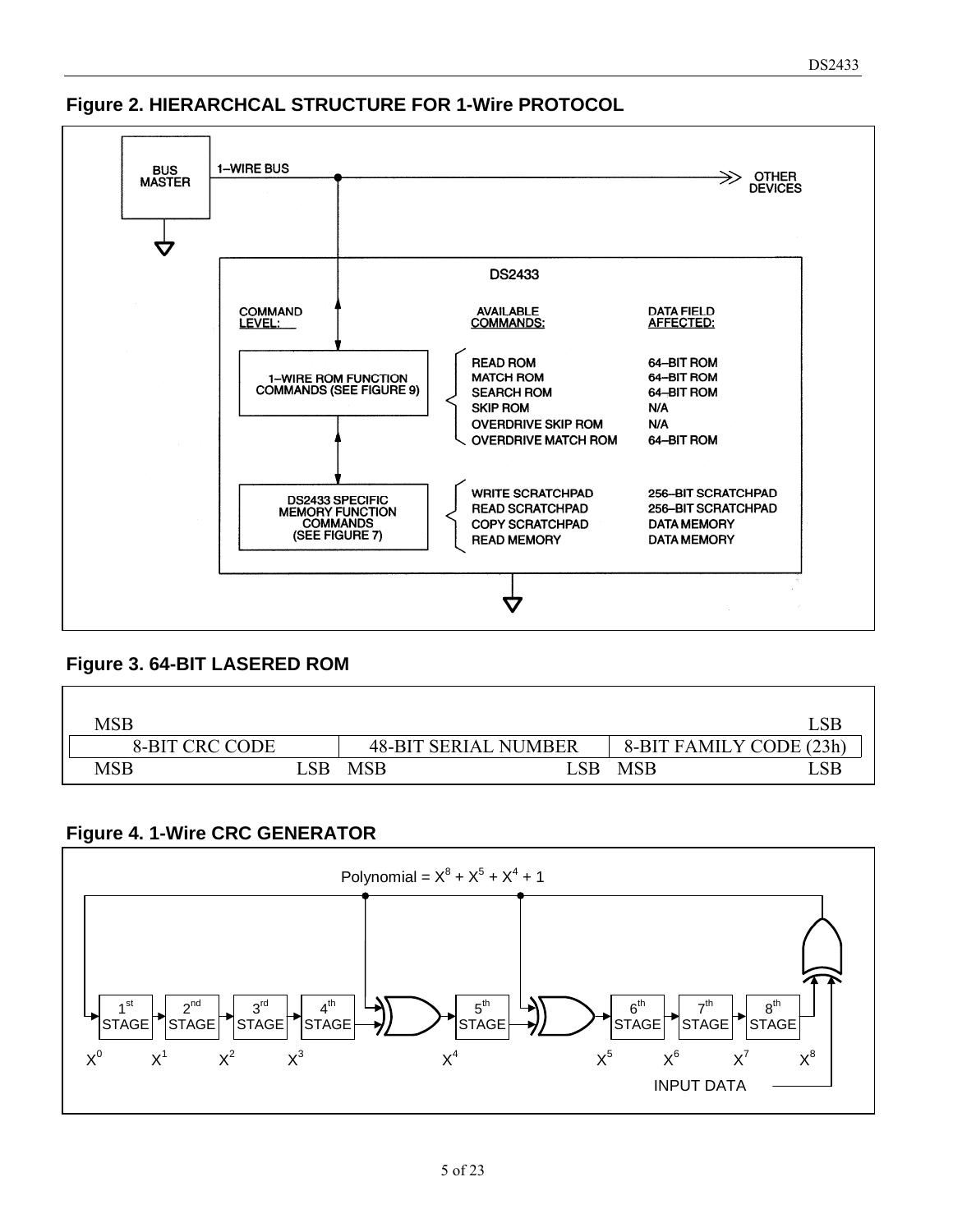### **MEMORY FUNCTION COMMANDS**

The *Memory Function Flowchart* (Figure 7) describes the protocols necessary for accessing the memory. An example follows the flowchart. The communication between master and DS2433 takes place either at regular speed (default,  $OD = 0$ ) or at Overdrive Speed ( $OD = 1$ ). If not explicitly set into the Overdrive Mode the DS2433 assumes regular speed.

### **WRITE SCRATCHPAD COMMAND [0Fh]**

After issuing the write scratchpad command, the master must first provide the 2-byte target address, followed by the data to be written to the scratchpad. The data will be written to the scratchpad starting at the byte offset (T4:T0). The ending offset (E4:E0) will be the byte offset at which the master stops writing data. Only full data bytes are accepted. If the last data byte is incomplete its content will be ignored and the partial byte flag PF will be set.

When executing the Write Scratchpad command the CRC generator inside the DS2433 (see Figure 12) calculates a CRC over the entire data stream, starting at the command code and ending at the last data byte sent by the master. This CRC is generated using the CRC16 polynomial by first clearing the CRC generator and then shifting in the command code (0Fh) of the Write Scratchpad command, the Target Addresses TA1 and TA2 as supplied by the master and all the data bytes. The master may end the Write Scratchpad command at any time. However, if the ending offset is 11111b, the master may send 16 read time slots and will receive the CRC generated by the DS2433.

The memory address range of the DS2433 is 0000h to 01FFh. If the bus master sends a target address higher than this, the internal circuitry of the chip will set the seven most significant address bits to zero as they are shifted into the internal address register. The Read Scratchpad command will reveal the target address as it will be used by the DS2433. The master will identify such address modifications by comparing the target address read back to the target address transmitted. If the master does not read the scratchpad, a subsequent copy scratchpad command will not work since the most significant bits of the target address the master sends will not match the value the DS2433 expects.

### **READ SCRATCHPAD COMMAND [AAh]**

This command is used to verify scratchpad data and target address. After issuing the read scratchpad command, the master begins reading. The first two bytes will be the target address. The next byte will be the ending offset/data status byte (E/S) followed by the scratchpad data beginning at the byte offset (T4: T0). The master may read data until the end of the scratchpad after which the data read will be all logic 1s.

### **COPY SCRATCHPAD [55h]**

This command is used to copy data from the scratchpad to memory. After issuing the copy scratchpad command, the master must provide a 3-byte authorization pattern which can be obtained by reading the scratchpad for verification. This pattern must exactly match the data contained in the three address registers (TA1, TA2, E/S, in that order). If the pattern matches, the AA (Authorization Accepted) flag will be set and the copy will begin. Copy takes 5 ms maximum during which the voltage on the 1-Wire bus must not fall below 2.8V. A pattern of alternating 1s and 0s will be received after the data has been copied until a Reset Pulse is issued by the master.

The data to be copied is determined by the three address registers. The scratchpad data from the beginning offset through the ending offset, will be copied to memory, starting at the target address. Anywhere from 1 to 32 bytes may be copied to memory with this command.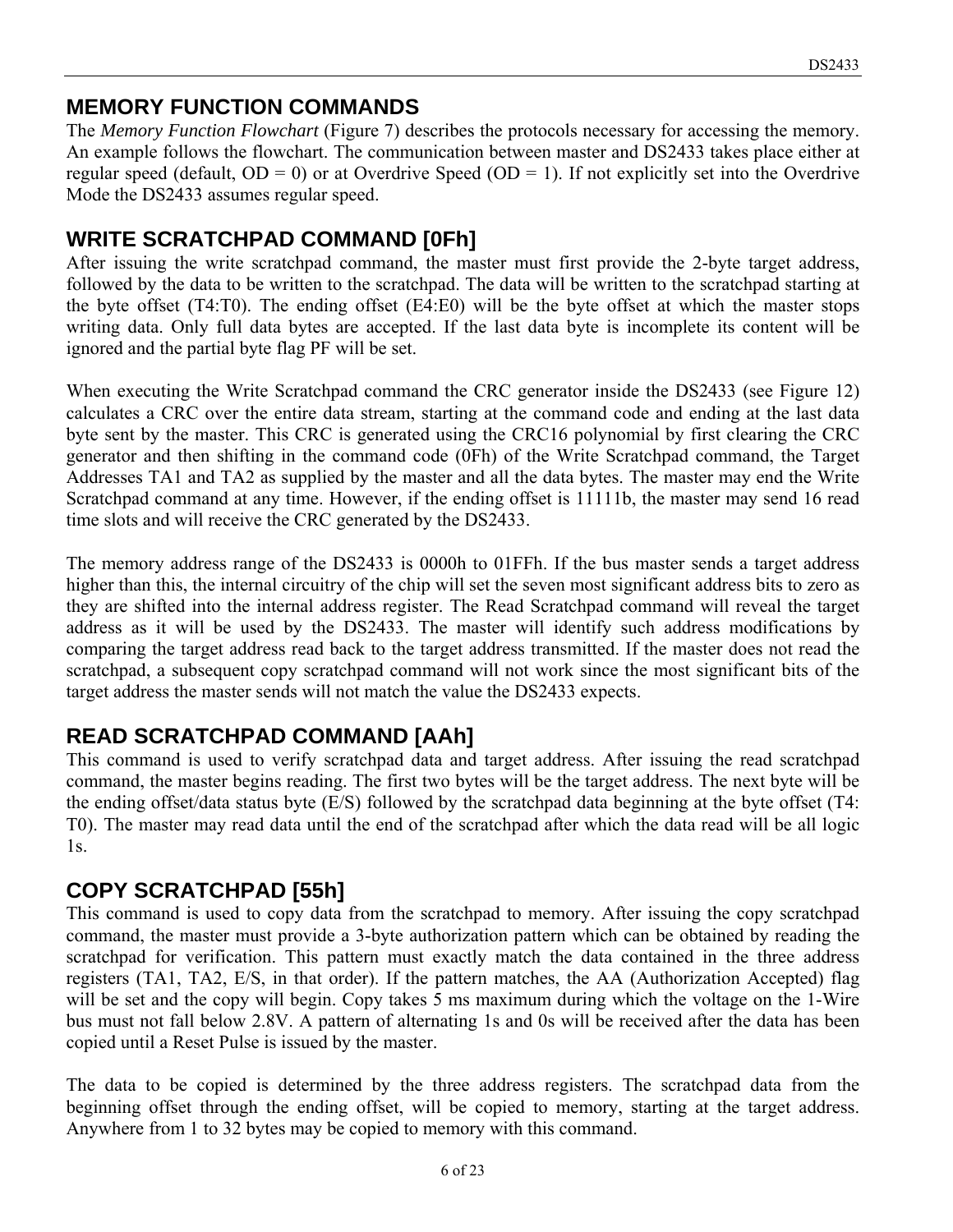#### **Figure 5. DS2433 MEMORY MAP**



#### **Figure 6. ADDRESS REGISTER**



#### **READ MEMORY [F0h]**

The read memory command may be used to read the entire memory. After issuing the command, the master must provide the 2-byte target address. After the two bytes, the master reads data beginning from the target address and may continue until the end of memory, at which point logic 1s will be read. It is important to realize that the target address registers will contain the address provided. The ending offset/data status byte is unaffected.

The hardware of the DS2433 provides a means to accomplish error-free writing to the memory section. To safeguard reading data in the 1-Wire environment and to simultaneously speed up data transfers, it is recommended to packetize data into data packets of the size of one memory page each. Such a packet would typically store a 16-bit CRC with each page of data to insure rapid, error-free data transfers that eliminate having to read a page multiple times to determine if the received data is correct or not. (Refer to *Application Note 114* for the recommended file structure.)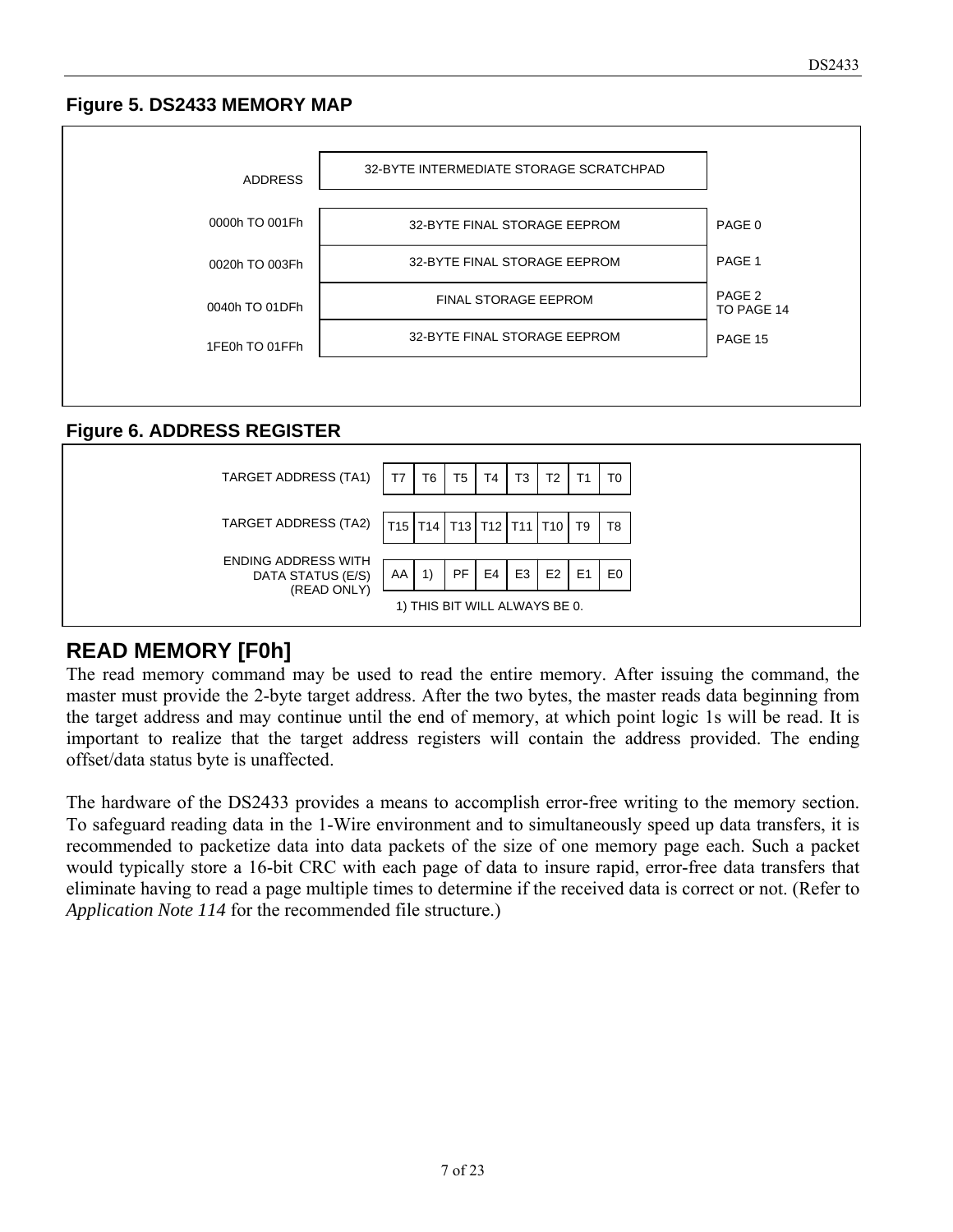**Figure 7. MEMORY FUNCTION FLOWCHART** 

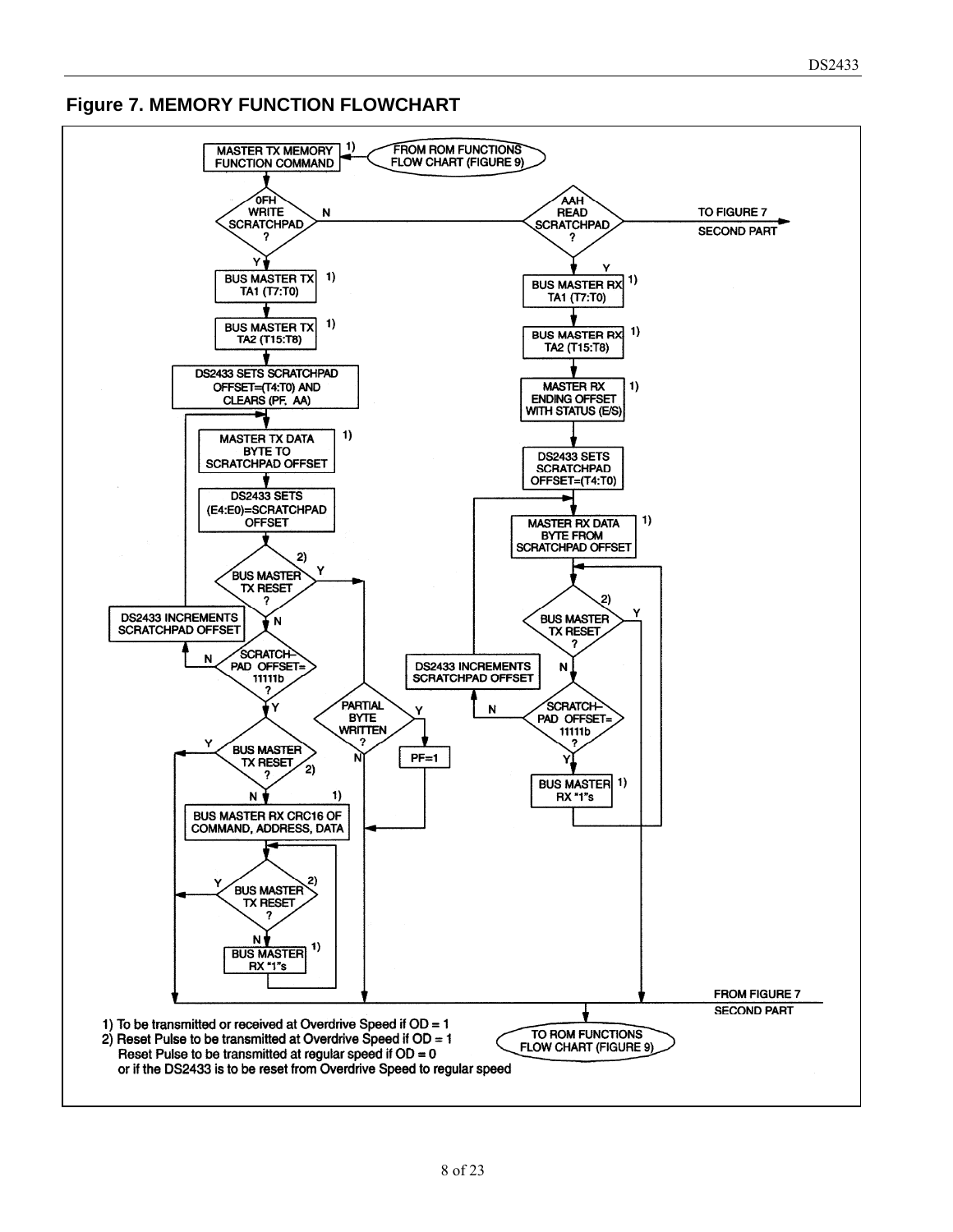

#### **Figure 7. MEMORY FUNCTION FLOWCHART (continued)**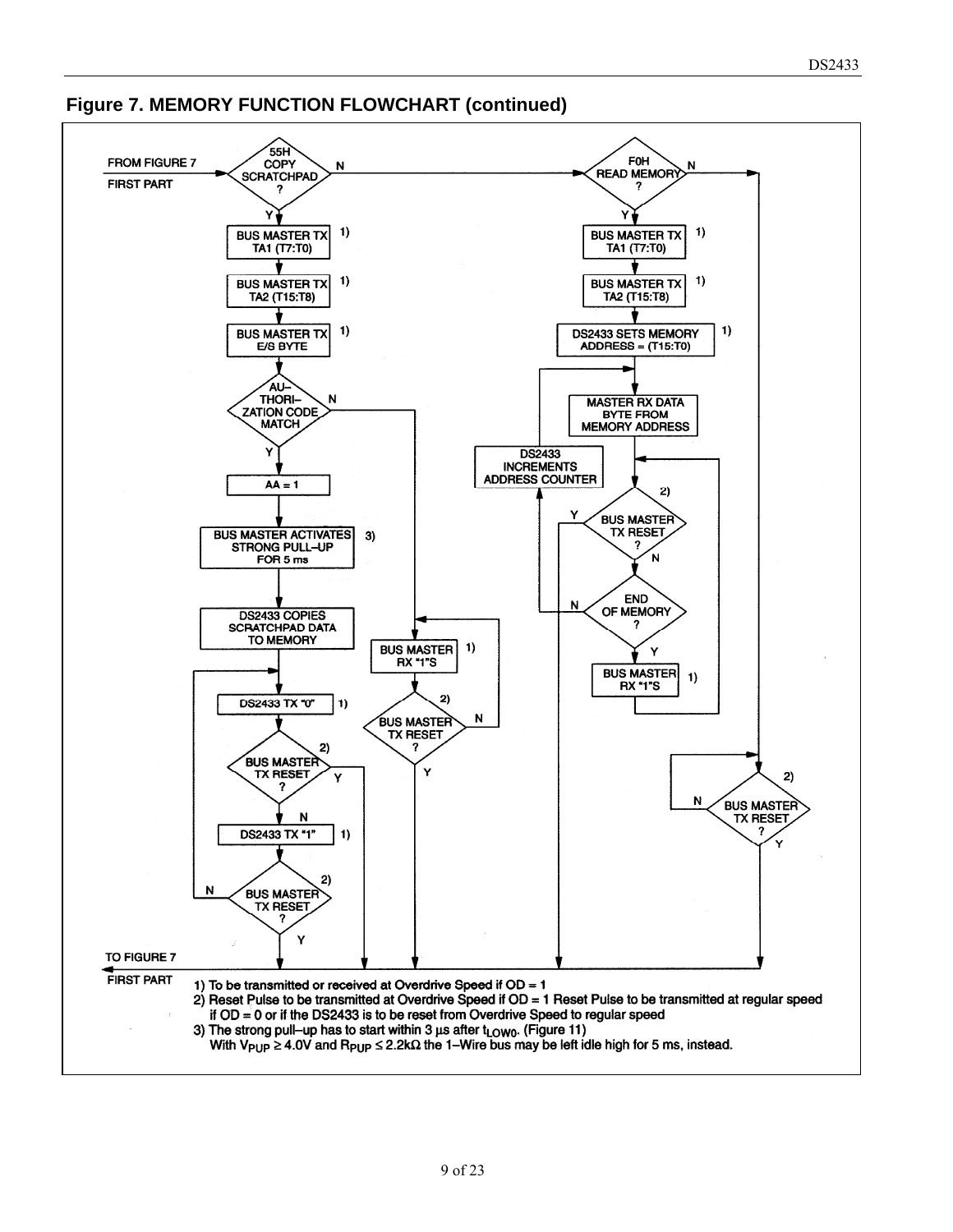### **MEMORY FUNCTION EXAMPLE**

*Example: Write two data bytes to memory location 0026 and 0027. Read entire memory.* 

| <b>MASTER MODE</b>     | <b>DATA (LSB FIRST)</b>                 | <b>COMMENTS</b>                              |
|------------------------|-----------------------------------------|----------------------------------------------|
| Tx                     | Reset                                   | Reset Pulse (480 $\mu$ s to 960 $\mu$ s)     |
| Rx                     | Presence                                | Presence Pulse                               |
| Tx                     | CCh                                     | Issue Skip ROM Command                       |
| Tx                     | 0Fh                                     | Issue Write Scratchpad command               |
| Tx                     | 26h                                     | TA1, beginning offset = $26h$                |
| Tx                     | 00 <sub>h</sub>                         | TA2, address = $0026h$                       |
| $\mathbf{T}\mathbf{x}$ | <2 data bytes>                          | Write 2 bytes of data to scratchpad          |
| <b>Tx</b>              | Reset                                   | <b>Reset Pulse</b>                           |
| Rx                     | Presence                                | Presence Pulse                               |
| Tx                     | CCh                                     | Issue Skip ROM Command                       |
| Tx                     | AAh                                     | Issue Read Scratchpad command                |
| Rx                     | 26h                                     | Read TA1, beginning offset = $26h$           |
| Rx                     | 00 <sub>h</sub>                         | Read TA2, address = $0026h$                  |
| Rx                     | 07h                                     | Read E/S, ending offset = 7h, flags = 0h     |
| Rx                     | $<$ 2 data bytes $>$                    | Read scratchpad data and verify              |
| Tx                     | Reset                                   | <b>Reset Pulse</b>                           |
| Rx                     | Presence                                | Presence Pulse                               |
| Tx                     | CCh                                     | Issue Skip ROM Command                       |
| Tx                     | 55h                                     | Issue Copy Scratchpad command                |
| Tx                     | 26h                                     | TA1                                          |
| Tx                     | 00h                                     | TA <sub>2</sub><br><b>AUTHORIZATION CODE</b> |
| Tx                     | 07h                                     | E/S                                          |
| Tx                     | <idle or="" pullup="" strong=""></idle> | Wait 5ms                                     |
| Tx                     | Reset                                   | <b>Reset Pulse</b>                           |
| Rx                     | Presence                                | Presence Pulse                               |
| Tx                     | CCh                                     | Issue Skip ROM Command                       |
| Tx                     | F <sub>0</sub> h                        | Issue Read Memory command                    |
| Tx                     | 00 <sub>h</sub>                         | TA1, beginning offset = $0$                  |
| Tx                     | 00 <sub>h</sub>                         | TA2, address = $0000h$                       |
| Rx                     | $<$ 512 bytes $>$                       | Read entire memory                           |
| Tx                     | Reset                                   | <b>Reset Pulse</b>                           |
| Rx                     | Presence                                | Presence Pulse, done                         |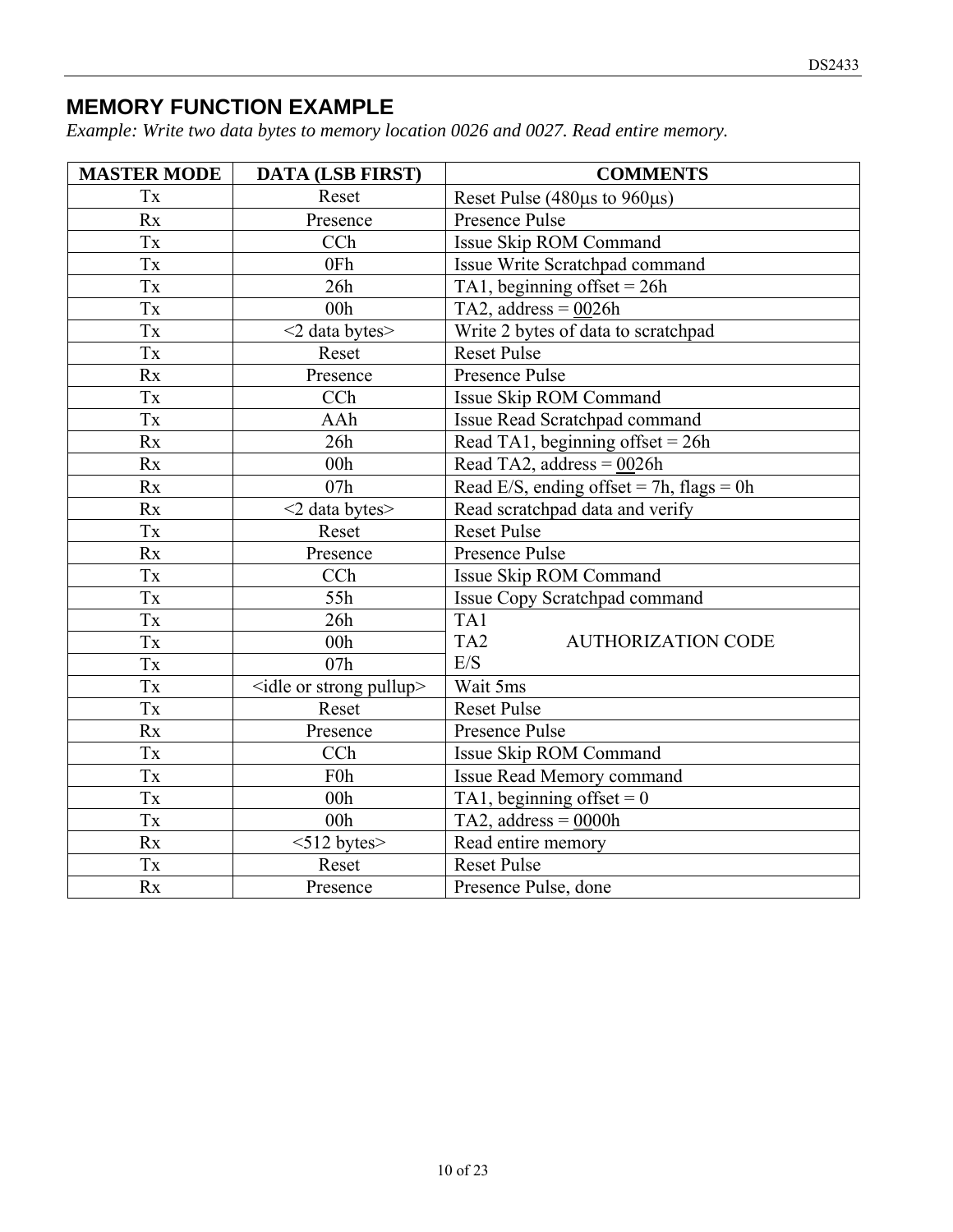### **Figure 8. HARDWARE CONFIGURATION**



### **1-Wire BUS SYSTEM**

The 1-Wire bus is a system which has a single bus master and one or more slaves. In all instances the DS2433 is a slave device. The bus master is typically a microcontroller. The discussion of this bus system is broken down into three topics: hardware configuration, transaction sequence, and 1-Wire signaling (signal types and timing). A 1-Wire protocol defines bus transactions in terms of the bus state during specific time slots that are initiated on the falling edge of sync pulses from the bus master.

### **HARDWARE CONFIGURATION**

The 1-Wire bus has only a single line by definition; it is important that each device on the bus be able to drive it at the appropriate time. To facilitate this, each device attached to the 1-Wire bus must have open drain or 3-state outputs. The 1-Wire port of the DS2433 is open drain with an internal circuit equivalent to that shown in Figure 8. A multidrop bus consists of a 1-Wire bus with multiple slaves attached. At regular speed the 1-Wire bus has a maximum data rate of 16.3kbps. The speed can be boosted to 142kbps by activating the Overdrive Mode. The 1-Wire bus requires a pullup resistor of approximately  $5k\Omega$ .

The idle state for the 1-Wire bus is high. If for any reason a transaction needs to be suspended, the bus MUST be left in the idle state if the transaction is to resume. If this does not occur and the bus is left low for more than 16us (Overdrive Speed) or more than 120us (regular speed), one or more devices on the bus may be reset.

### **TRANSACTION SEQUENCE**

The protocol for accessing the DS2433 via the 1-Wire port is as follows:

- **Initialization**
- ROM Function Command
- **Memory Function Command**
- Transaction/Data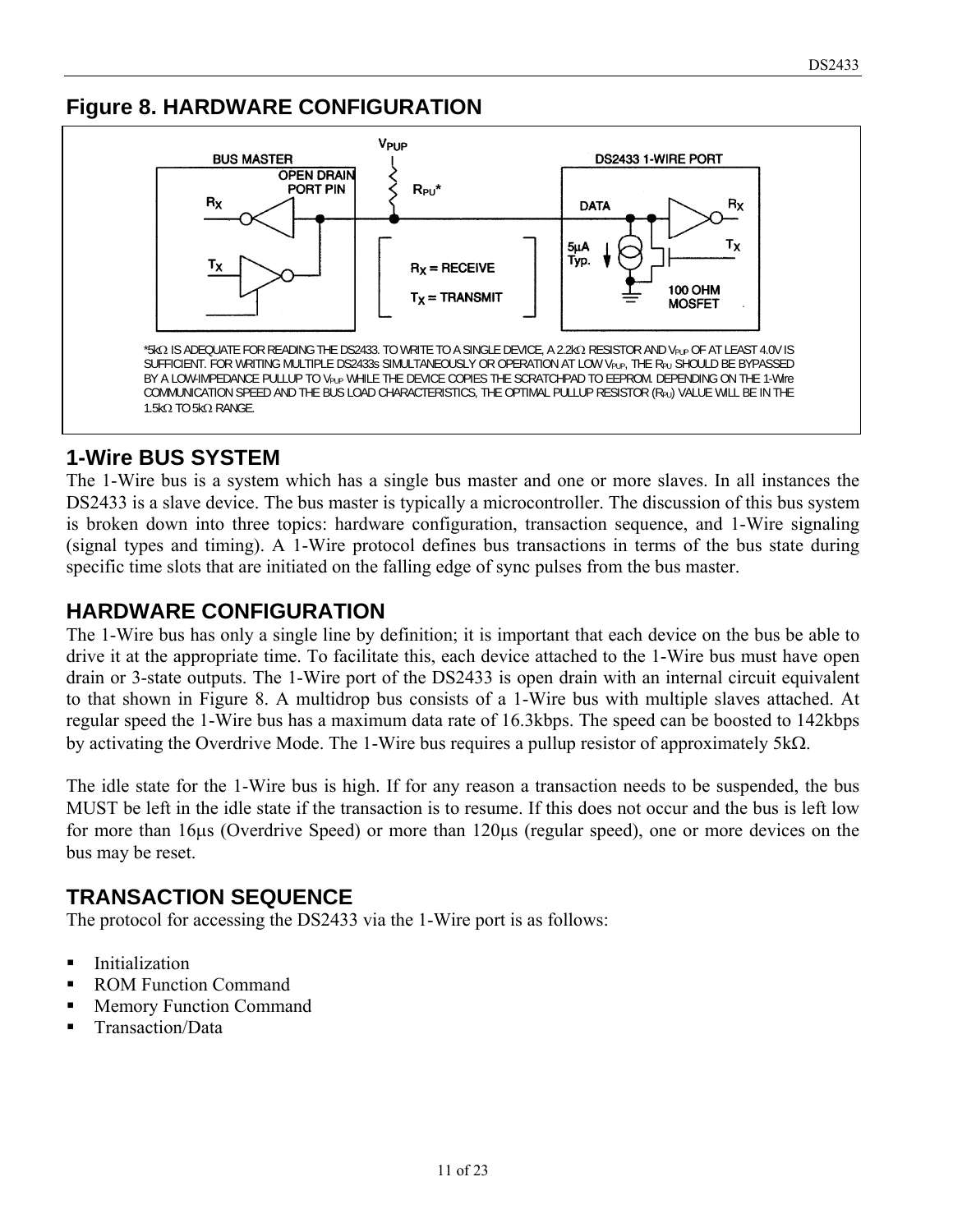#### **INITIALIZATION**

All transactions on the 1-Wire bus begin with an initialization sequence. The initialization sequence consists of a Reset Pulse transmitted by the bus master followed by Presence Pulse(s) transmitted by the slave(s).

The Presence Pulse lets the bus master know that the DS2433 is on the bus and is ready to operate. For more details, see the *1-Wire Signaling* section.

### **ROM FUNCTION COMMANDS**

Once the bus master has detected a presence, it can issue one of the six ROM function commands. All ROM function commands are eight bits long. A list of these commands follows (see the flowchart in Figure 9).

### **READ ROM [33h]**

This command allows the bus master to read the DS2433's 8-bit family code, unique 48-bit serial number, and 8-bit CRC. This command can only be used if there is a single DS2433 on the bus. If more than one slave is present on the bus, a data collision will occur when all slaves try to transmit at the same time (open drain will produce a wired-AND result). The resultant family code and 48-bit serial number will result in a mismatch of the CRC.

### **MATCH ROM [55h]**

The match ROM command, followed by a 64-bit ROM sequence, allows the bus master to address a specific DS2433 on a multidrop bus. Only the DS2433 that exactly matches the 64-bit ROM sequence will respond to the following memory function command. All slaves that do not match the 64-bit ROM sequence will wait for a Reset Pulse. This command can be used with a single or multiple devices on the bus.

### **SKIP ROM [CCh]**

This command can save time in a single drop bus system by allowing the bus master to access the memory functions without providing the 64-bit ROM code. If more than one slave is present on the bus and a read command is issued following the Skip ROM command, data collision will occur on the bus as multiple slaves transmit simultaneously (open-drain pulldowns will produce a wired-AND result).

### **SEARCH ROM [F0h]**

When a system is initially brought up, the bus master might not know the number of devices on the 1-Wire bus or their 64-bit ROM codes. The search ROM command allows the bus master to use a process of elimination to identify the 64-bit ROM codes of all slave devices on the bus. The search ROM process is the repetition of a simple 3-step routine: read a bit, read the complement of the bit, then write the desired value of that bit. The bus master performs this simple, 3-step routine on each bit of the ROM. After one complete pass, the bus master knows the contents of the ROM in one device. The remaining number of devices and their ROM codes may be identified by additional passes. Refer to *Application Note 187* for a comprehensive discussion of a search ROM, including an actual example.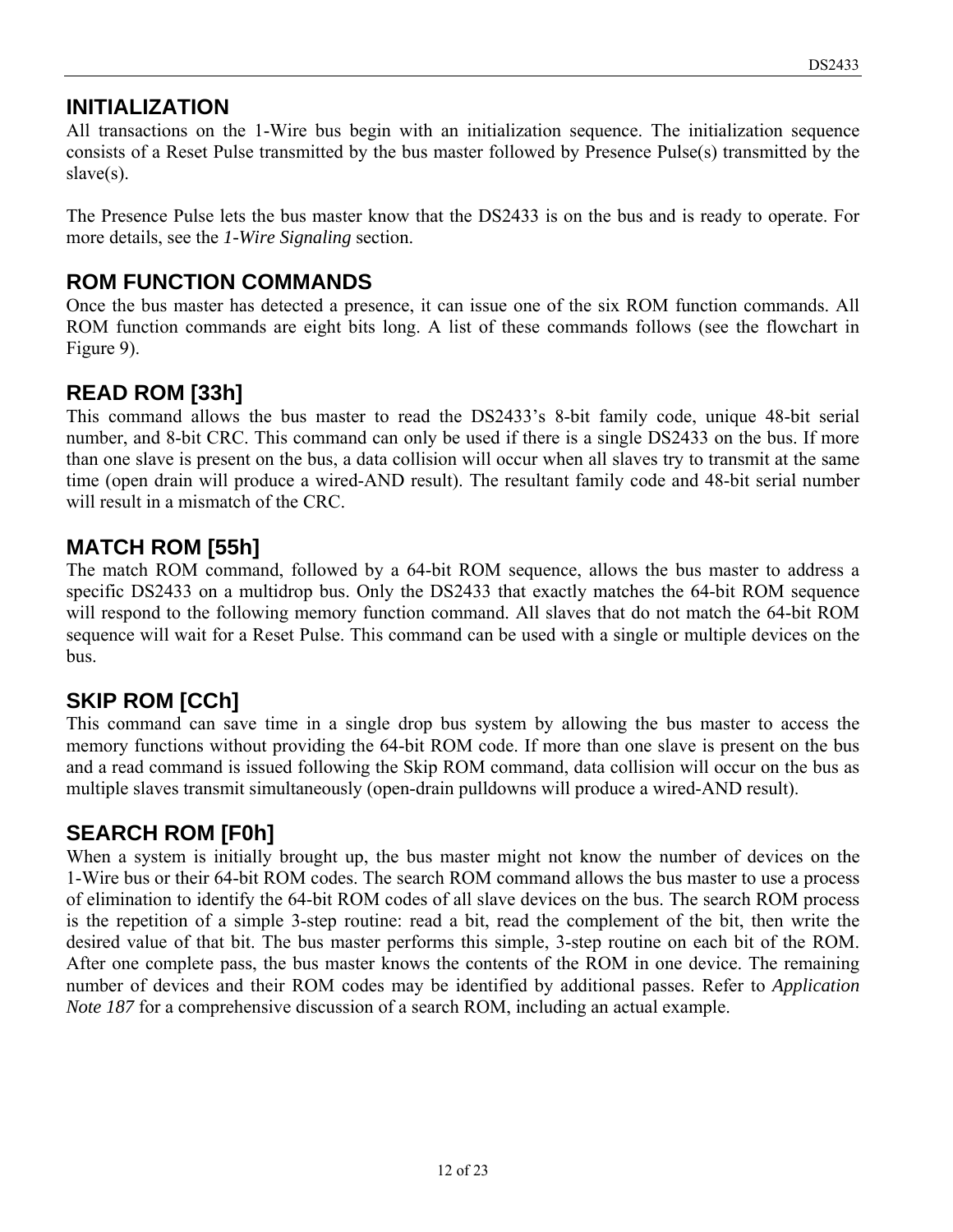### **OVERDRIVE SKIP ROM [3Ch]**

On a single-drop bus this command can save time by allowing the bus master to access the memory functions without providing the 64-bit ROM code. Unlike the normal Skip ROM command the Overdrive Skip ROM sets the DS2433 in the Overdrive Mode (OD = 1). All communication following this command has to occur at Overdrive Speed until a Reset Pulse of minimum 480 us duration resets all devices on the bus to regular speed  $(OD = 0)$ .

When issued on a multidrop bus this command will set all Overdrive-supporting devices into Overdrive mode. To subsequently address a specific Overdrive-supporting device, a Reset Pulse at Overdrive speed has to be issued followed by a Match ROM or Search ROM command sequence. This will speed up the time for the search process. If more than one slave supporting Overdrive is present on the bus and the Overdrive Skip ROM command is followed by a read command, data collision will occur on the bus as multiple slaves transmit simultaneously (open drain pulldowns will produce a wire-AND result).

### **OVERDRIVE MATCH ROM [69h]**

The Overdrive Match ROM command, followed by a 64-bit ROM sequence transmitted at Overdrive Speed, allows the bus master to address a specific DS2433 on a multidrop bus and to simultaneously set it in Overdrive Mode. Only the DS2433 that exactly matches the 64-bit ROM sequence will respond to the subsequent memory function command. Slaves already in Overdrive mode from a previous Overdrive Skip or Match command will remain in Overdrive mode. All overdrive-capable slaves will return to regular speed at the next Reset Pulse of minimum 480  $\mu$ s duration. The Overdrive Match ROM command can be used with a single or multiple devices on the bus.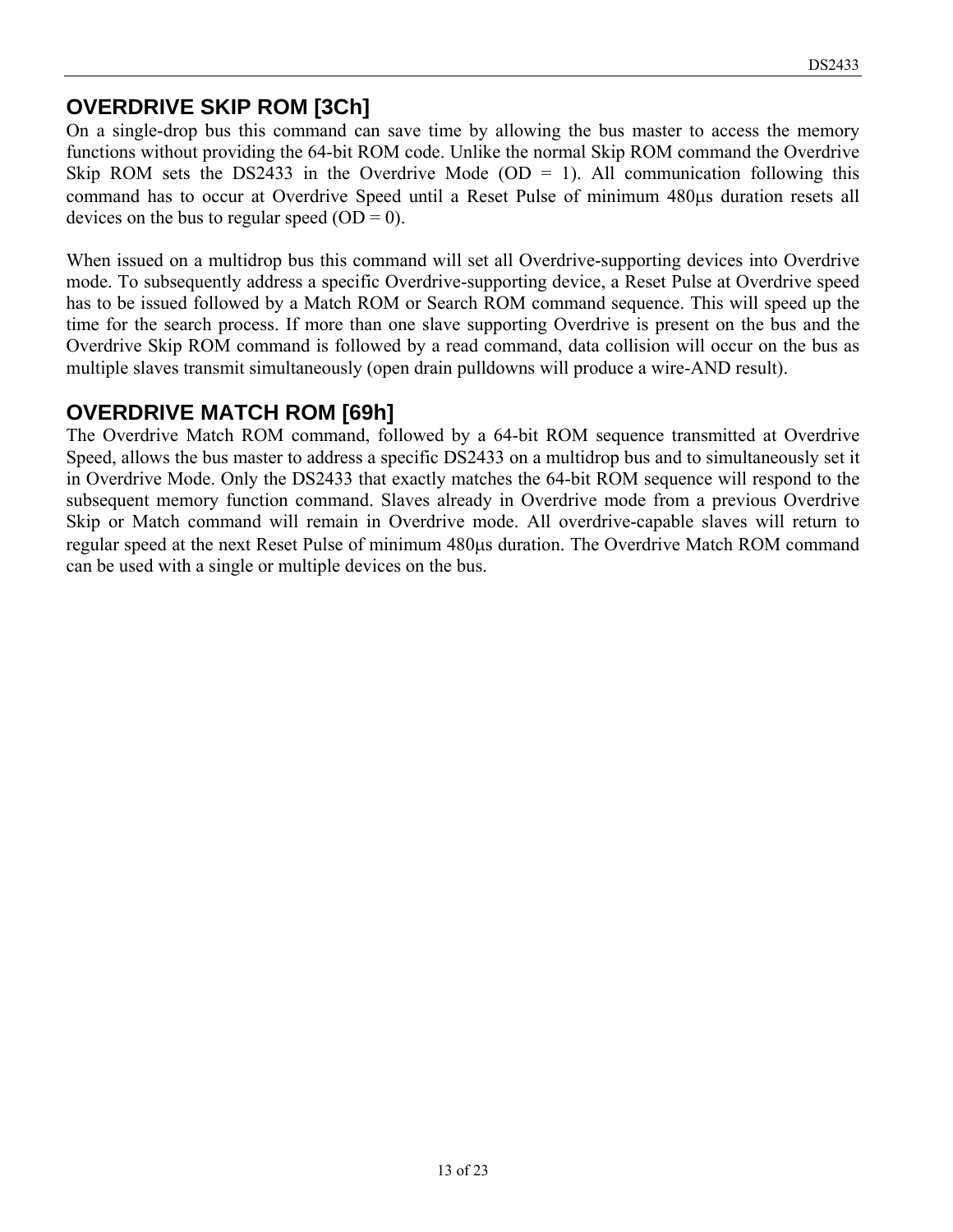

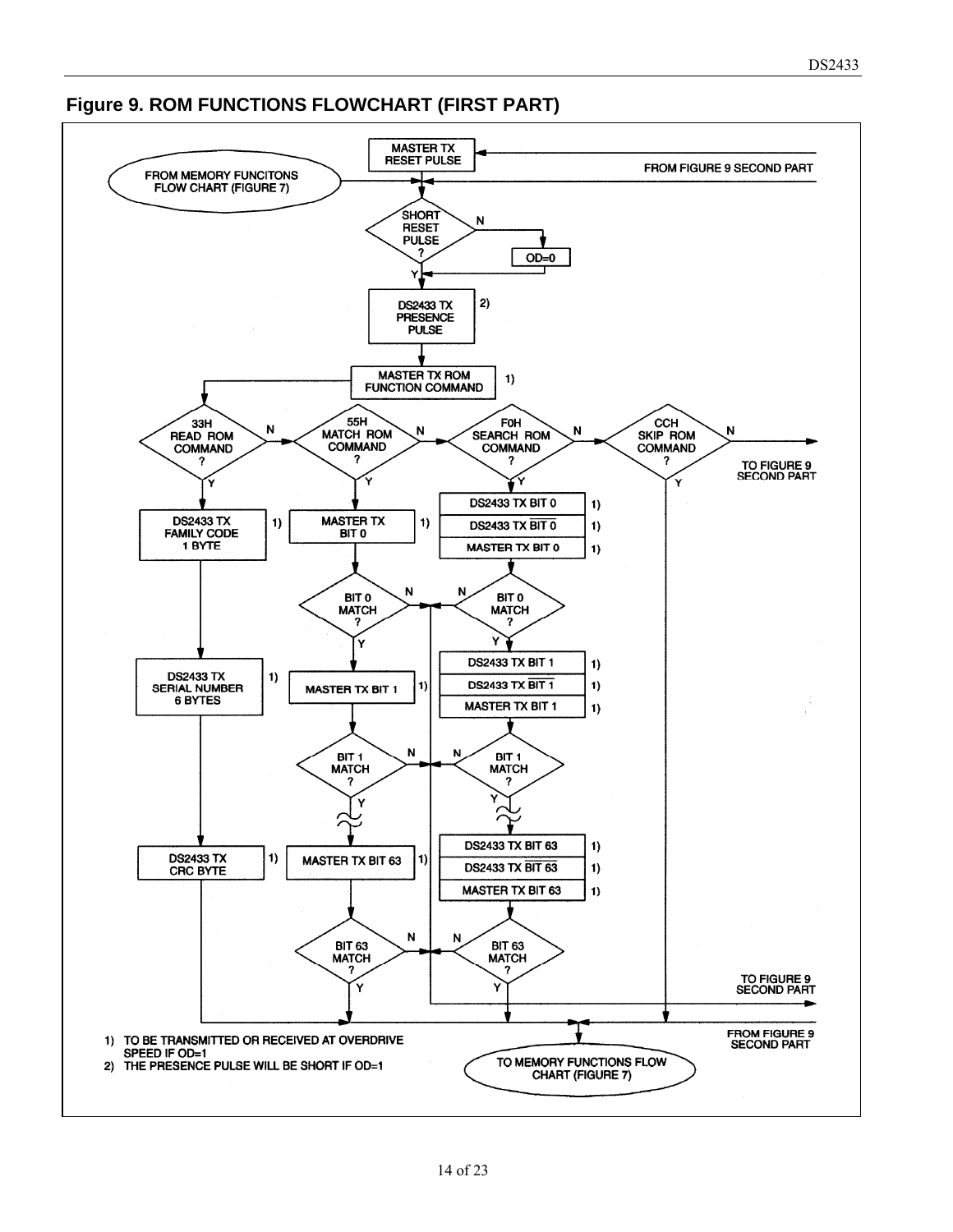#### **Figure 9. ROM FUNCTIONS FLOWCHART (SECOND PART)**

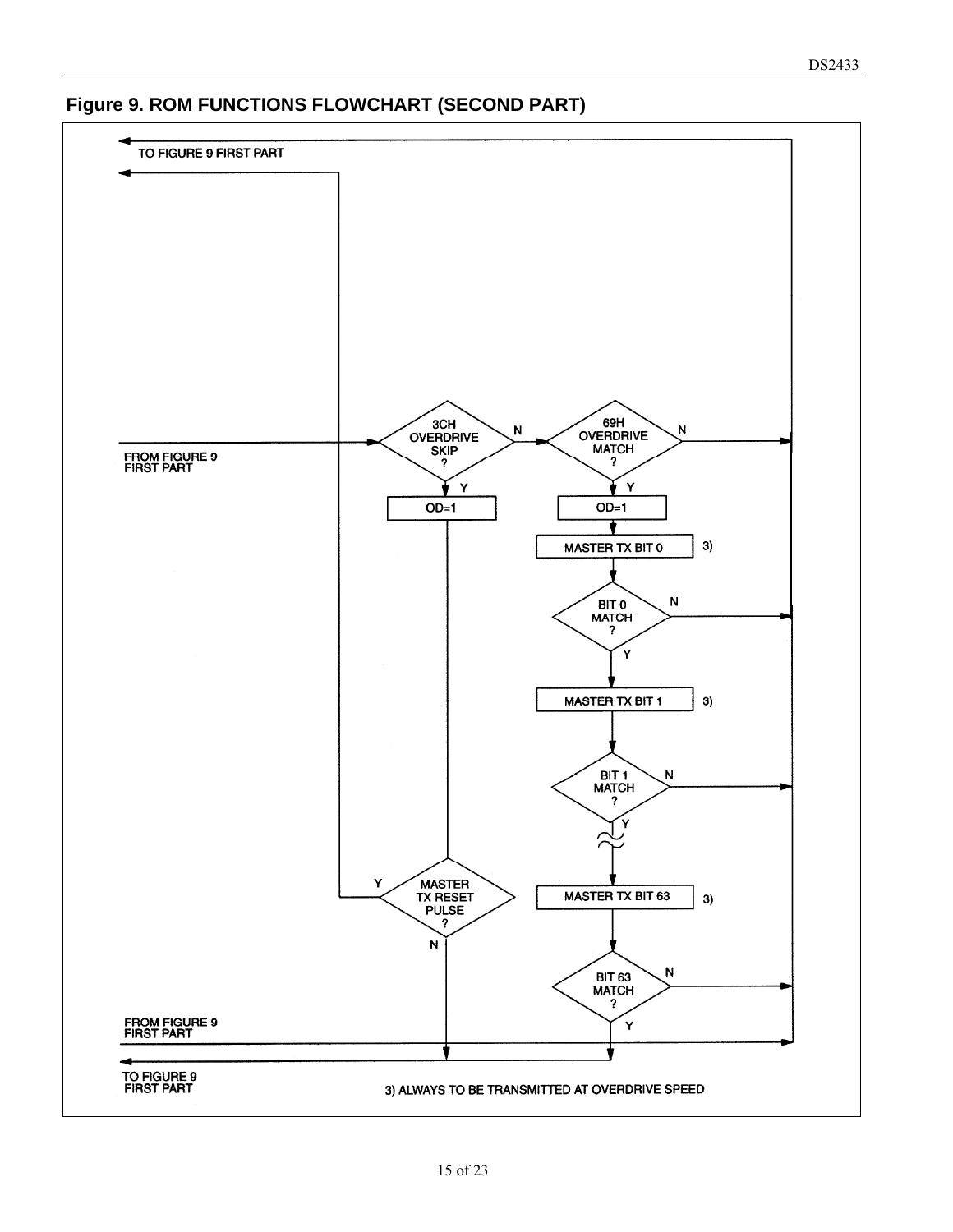#### **1-Wire SIGNALING**

The DS2433 requires strict protocols to insure data integrity. The protocol consists of four types of signaling on one line: Reset Sequence with Reset Pulse and Presence Pulse, Write 0, Write 1 and Read Data. All these signals except Presence Pulse are initiated by the bus master. The DS2433 can communicate at two different speeds, regular speed and Overdrive Speed. If not explicitly set into the overdrive mode, the DS2433 will communicate at regular speed. While in Overdrive Mode the fast timing applies to all wave forms.

The initialization sequence required to begin any communication with the DS2433 is shown in Figure 10. A Reset Pulse followed by a Presence Pulse indicates the DS2433 is ready to send or receive data given the correct ROM command and memory function command. The bus master transmits (Tx) a Reset Pulse  $(t<sub>RSTL</sub>)$ , minimum 480 $\mu$ s at regular speed, 48 $\mu$ s at Overdrive Speed). The bus master then releases the line and goes into receive mode (Rx). The 1-Wire bus is pulled to a high state via the pullup resistor. After detecting the rising edge on the data pin, the DS2433 waits ( $t_{PDH}$ , 15-60 $\mu$ s at regular speed, 2-6 $\mu$ s at Overdrive speed) and then transmits the Presence Pulse ( $t_{PDL}$ , 60-240 $\mu$ s at regular speed, 8-24 $\mu$ s at Overdrive Speed).

A Reset Pulse of 480 $\mu$ s or longer will exit the Overdrive Mode returning the device to regular speed. If the DS2433 is in Overdrive Mode and the Reset Pulse is no longer than 80  $\mu$ s the device will remain in Overdrive Mode.

#### **READ/WRITE TIME SLOTS**

The definitions of write and read time slots are illustrated in Figure 11. All time slots are initiated by the master driving the data line low. The falling edge of the data line synchronizes the DS2433 to the master by triggering a delay circuit in the DS2433. During write time slots, the delay circuit determines when the DS2433 will sample the data line. For a read data time slot, if a "0" is to be transmitted, the delay circuit determines how long the DS2433 will hold the data line low overriding the 1 generated by the master. If the data bit is a "1," the device will leave the read data time slot unchanged.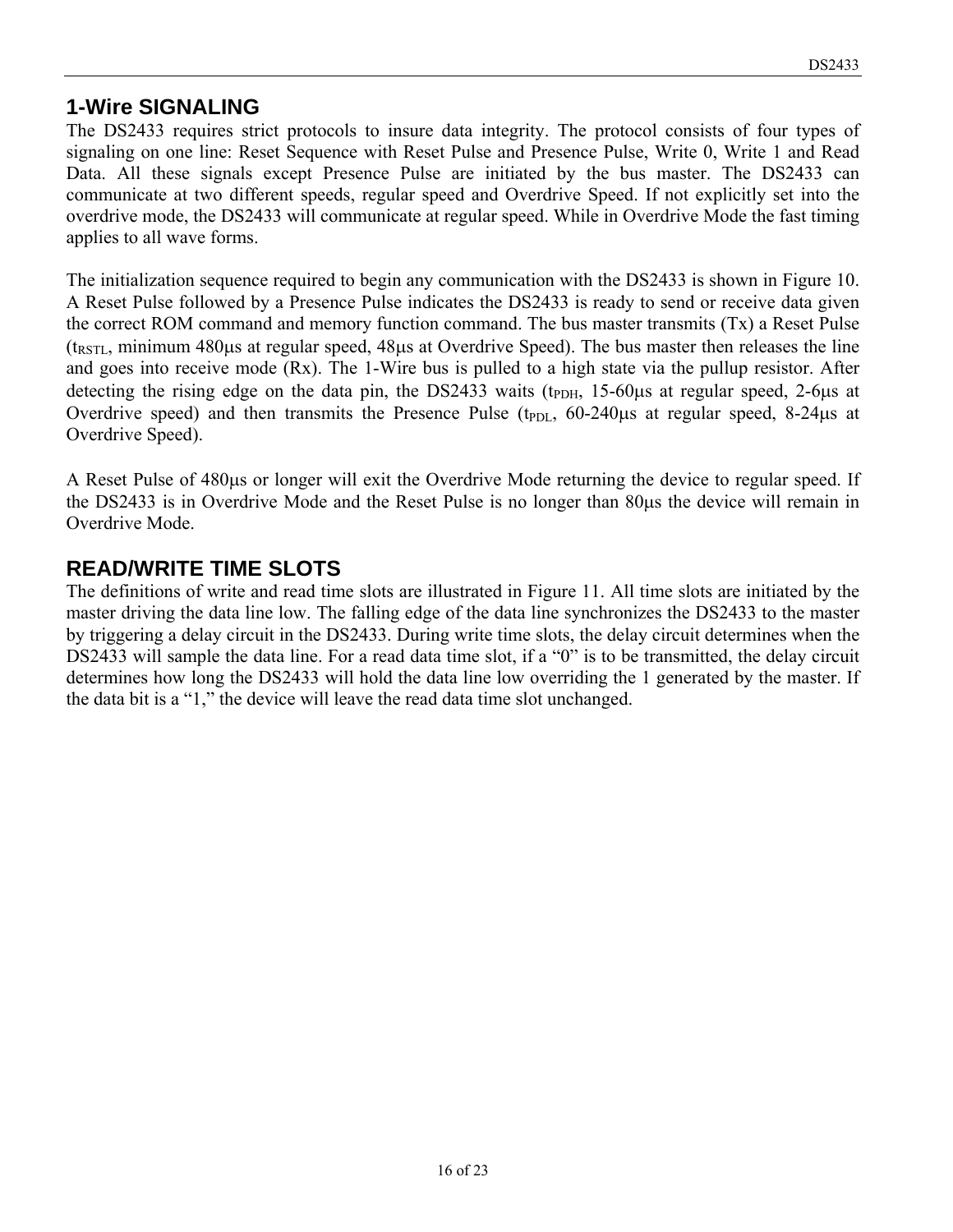

#### **Figure 10. INITIALIZATION PROCEDURE RESET AND PRESENCE PULSES**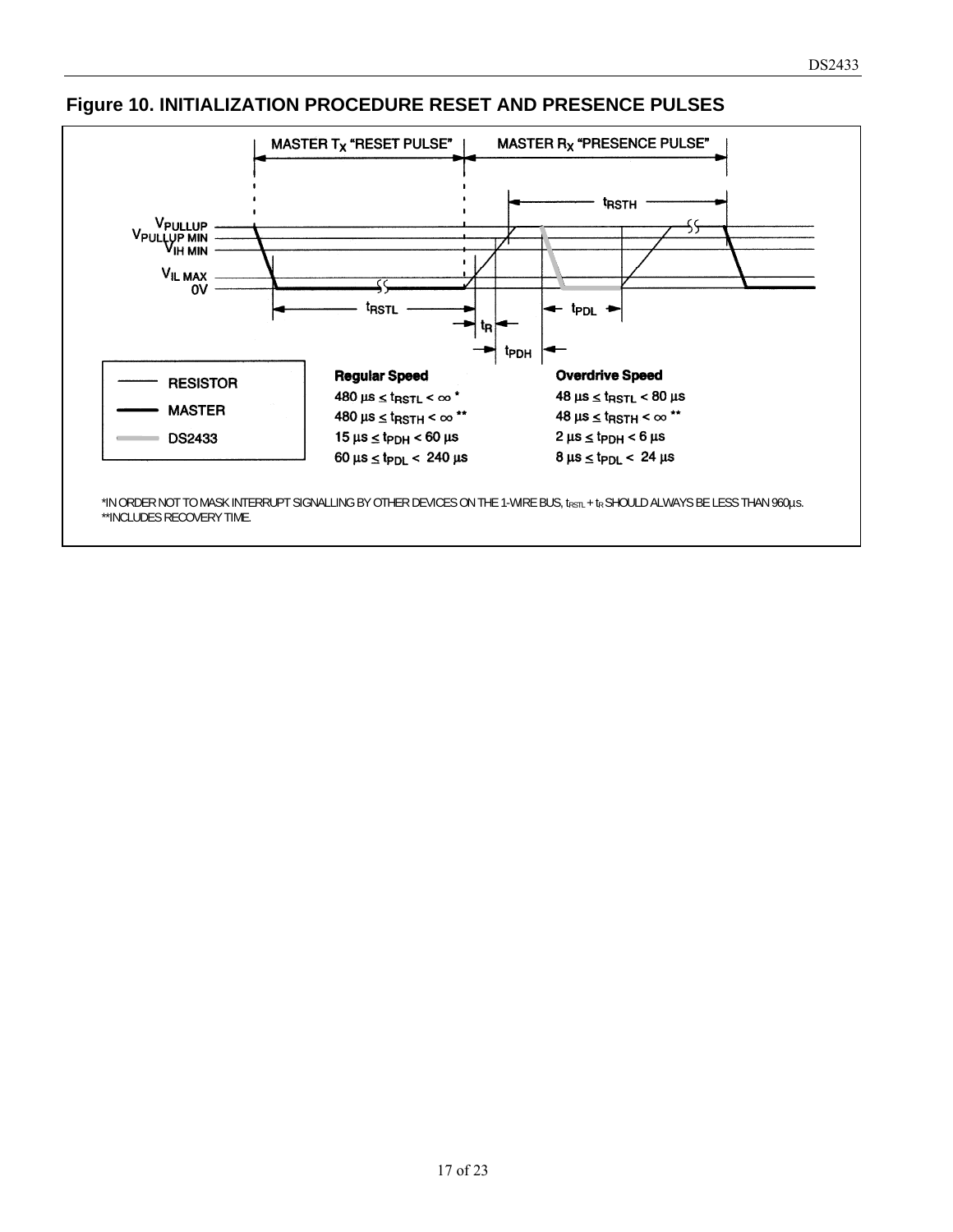#### **Figure 11. READ/WRITE TIMING DIAGRAM**

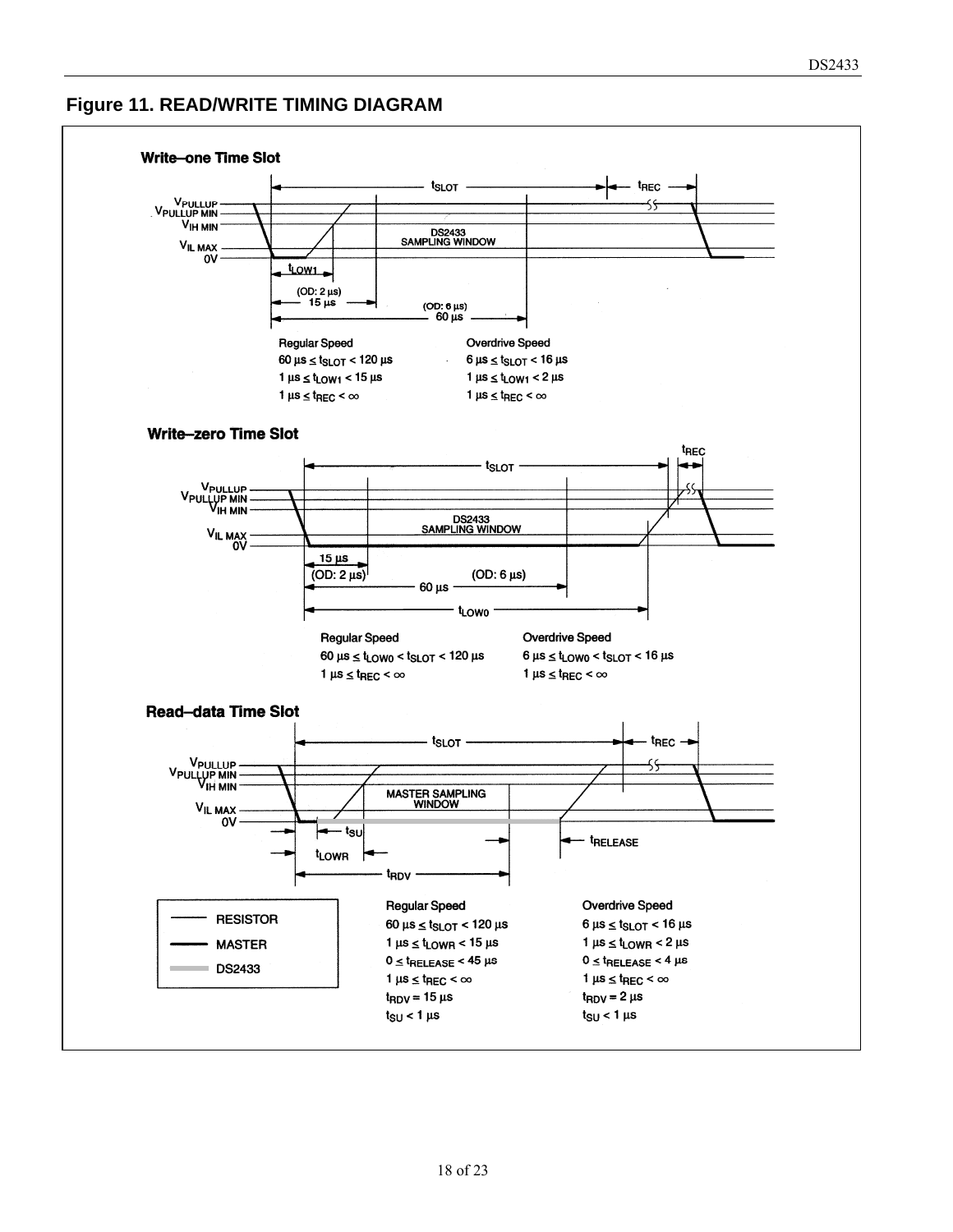#### **CRC GENERATION**

With the DS2433 there are two different types of CRCs (Cyclic Redundancy Checks). One CRC is an 8 bit type and is stored in the most significant byte of the 64-bit ROM. The bus master can compute a CRC value from the first 56 bits of the 64-bit ROM and compare it to the value stored within the DS2433 to determine if the ROM data has been received error-free by the bus master. The equivalent polynomial function of this CRC is:  $X^8 + X^5 + X^4 + 1$ . This 8-bit CRC is received in the true (noninverted) form when reading the ROM of the DS2433. It is computed at the factory and lasered into the ROM.

The other CRC is a 16-bit type, generated according to the standardized CRC16-polynomial function  $x^{16}$ +  $x^{15}+x^2+1$ . This CRC is used for fast verification of a data transfer when writing to the scratchpad. It is the same type of CRC as is used with NV RAM based iButtons® for error detection within the iButton Extended File Structure. In contrast to the 8-bit CRC, the 16-bit CRC is always returned or sent in the complemented (inverted) form. A CRC-generator inside the DS2433 chip (Figure 12) will calculate a new 16-bit CRC as shown in the command flowchart of Figure 7. The bus master compares the CRC value read from the device to the one it calculates from the data and decides whether to continue with an operation.

With the Write Scratchpad command the CRC is generated by first clearing the CRC generator and then shifting in the command code, the Target Addresses TA1 and TA2 and all the data bytes. The DS2433 will transmit this CRC only if the data bytes written to the scratchpad include scratchpad ending offset 11111b. The data may start at any location within the scratchpad.

For more details on generating CRC values including example implementations in both hardware and software, refer to the *Book of iButton Standards.*



#### **Figure 12. CRC-16 HARDWARE DESCRIPTION AND POLYNOMIAL**

*iButton is a registered trademark of Maxim Integrated Products, Inc.*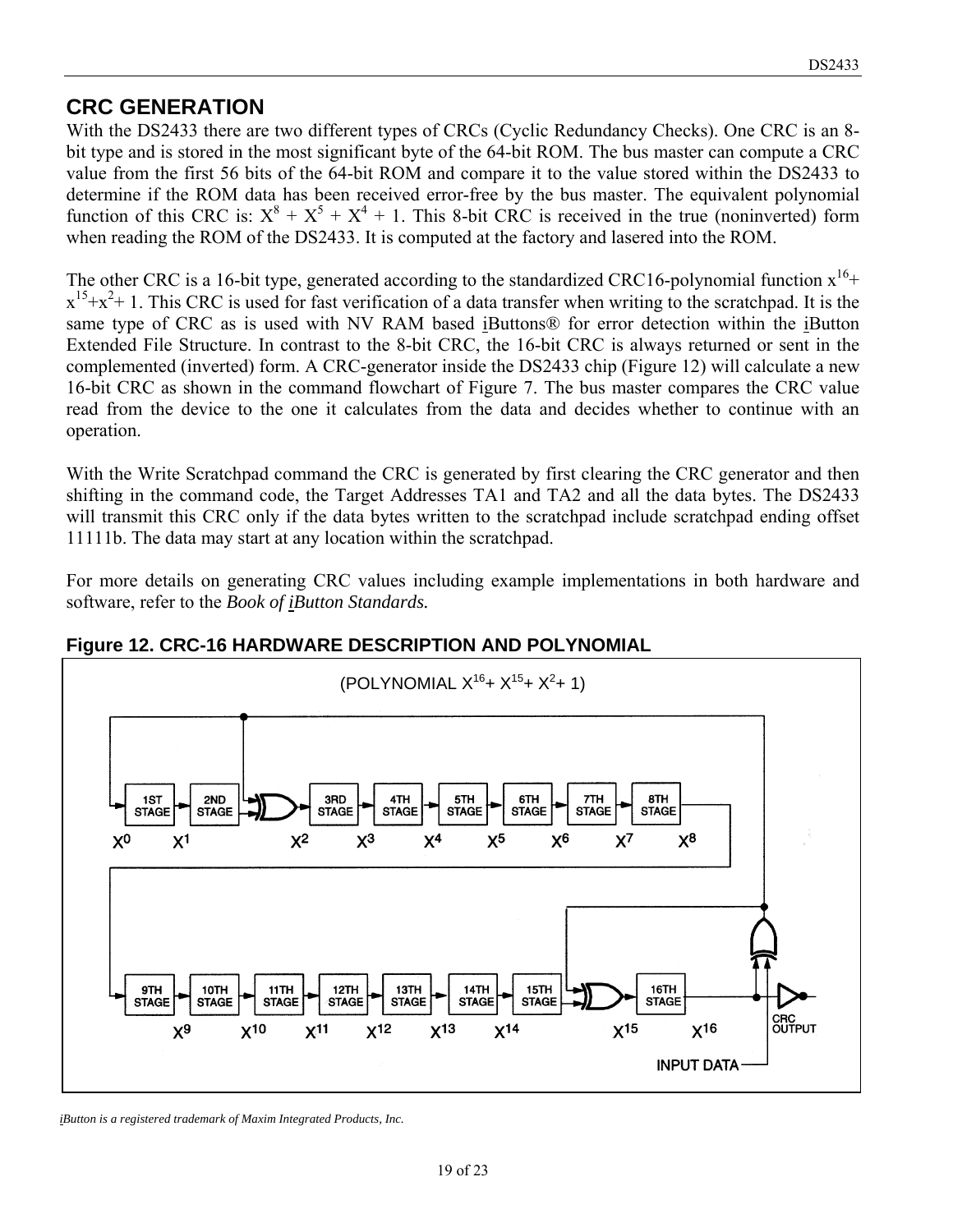### **ABSOLUTE MAXIMUM RATINGS**

| $-40^{\circ}$ C to $+85^{\circ}$ C |
|------------------------------------|
|                                    |
|                                    |

*This is a stress rating only and functional operation of the device at these or any other conditions above those indicated in the operation sections of this specification is not implied. Exposure to absolute maximum rating conditions for extended periods of time may affect device reliability.* 

### **DC ELECTRICAL CHARACTERISTICS**

| ( $V_{\text{PUP}}$ = 2.8V to 6.0V, T <sub>A</sub> = -40°C to +85°C.) |  |
|----------------------------------------------------------------------|--|
|----------------------------------------------------------------------|--|

| <b>PARAMETER</b>          | <b>SYMBOL</b> | <b>MIN</b> | <b>TYP</b>    | <b>MAX</b> | <b>UNITS</b> | <b>NOTES</b> |
|---------------------------|---------------|------------|---------------|------------|--------------|--------------|
| Logic 1                   | $\rm V_{IH}$  | 2.2        |               |            |              | 1, 0         |
| Logic $0$                 | $\rm V_{II}$  | $-0.3$     |               | 0.8        |              |              |
| Output Logic-Low at 4mA   | $\rm V_{OL}$  |            |               | 0.4        |              |              |
| Output Logic-High         | $\rm V_{OH}$  |            | $V_{\rm PUP}$ | 6.0        |              |              |
| <b>Input Load Current</b> |               |            |               |            | μA           |              |
| Programming Current       | <b>LEPROG</b> |            | 500           |            | μA           |              |

#### **CAPACITANCE**

|--|

| <b>PARAMETER</b>           | <b>SYMBOL</b> | <b>MIN</b> | TVD<br>1 L | <b>MAX</b> | <b>IINITC</b> | <b>NOTES</b> |
|----------------------------|---------------|------------|------------|------------|---------------|--------------|
| T T T<br>I/O<br>l - Wire I | $\sim$ IN/OUT |            | 100        | 800        | r<br>pF       |              |

### **EEPROM**

 $(V_{\text{PID}} = 5.0V, T_{\text{A}} = +25^{\circ}C.$ 

| <b>PARAMETER</b>                 | <b>SYMBOL</b> | <b>MIN</b> | TVD<br>. . | <b>MAX</b> | <b>TIMITE</b><br>'N.<br>11 I D | $\bf M\Delta T\bf R$<br>Nt<br><b>TEC</b> |
|----------------------------------|---------------|------------|------------|------------|--------------------------------|------------------------------------------|
| T T T<br>vcles<br>Write<br>≞rase |               | 50k        |            |            |                                | . .                                      |

### **AC ELECTRICAL CHARACTERISTICS—REGULAR SPEED**

 $(V_{\text{PIIP}} = 2.8V \text{ to } 6.0V, T_A = -40^{\circ}C \text{ to } +85^{\circ}C.$ 

| ו שי<br><b>PARAMETER</b> | <b>SYMBOL</b>              | <b>MIN</b> | <b>TYP</b> | <b>MAX</b> | <b>UNITS</b> | <b>NOTES</b>   |
|--------------------------|----------------------------|------------|------------|------------|--------------|----------------|
| Time Slot                | $t_{\text{SLOT}}$          | 60         |            | 120        | $\mu$ s      |                |
| Write 1 Low Time         | $t_{LOW1}$                 |            |            | 15         | $\mu$ s      | 13             |
| Write 0 Low Time         | $t_{LOW0}$                 | 60         |            | 120        | $\mu$ s      |                |
| Read Low Time            | $t_{LOWR}$                 |            |            | 15         | $\mu$ s      | 13             |
| Read Data Valid          | $t_{\rm{RDV}}$             |            | 15         |            | $\mu$ s      | 12             |
| Release Time             | <i><b>TRELEASE</b></i>     | 0          | 15         | 45         | $\mu$ s      |                |
| Read Data Setup          | $t_{\rm SU}$               |            |            |            | $\mu$ s      | 5              |
| Recovery Time            | $t_{REC}$                  |            |            |            | $\mu$ s      |                |
| Reset Time High          | $t_{\rm RSTH}$             | 480        |            |            | $\mu$ s      | $\overline{4}$ |
| <b>Reset Time Low</b>    | $t_{\rm RSTL}$             | 480        |            | 960        | $\mu$ s      | 7              |
| Presence Detect High     | <b>t</b> <sub>PDHIGH</sub> | 15         |            | 60         | $\mu$ s      |                |
| Presence Detect Low      | <b>t</b> <sub>PDLOW</sub>  | 60         |            | 240        | $\mu$ s      |                |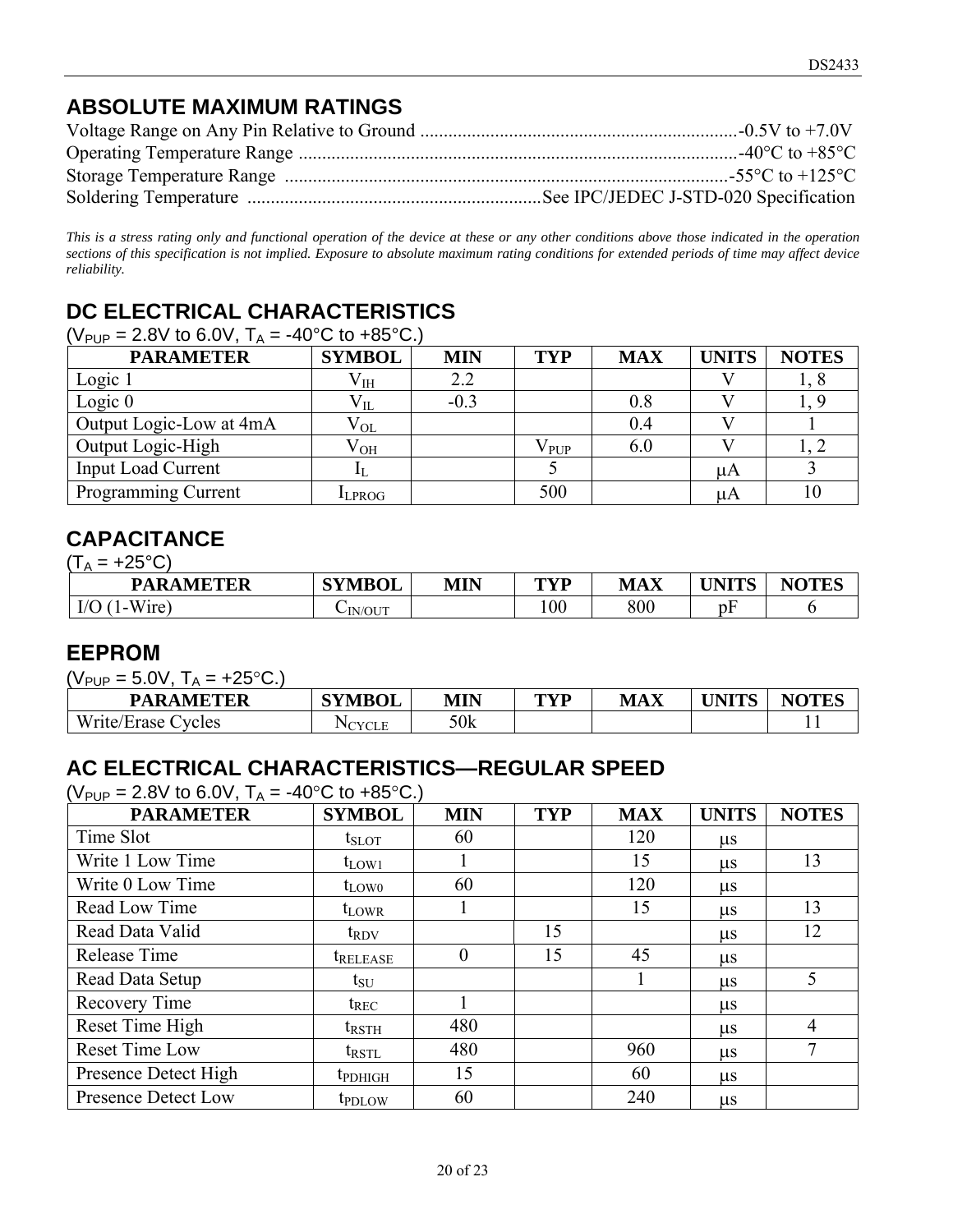### **AC ELECTRICAL CHARACTERISTICS—OVERDRIVE SPEED**

 $(V_{PUP} = 2.8V$  to 6.0V,  $T_A = -40\degree C$  to  $+85\degree C$ .)

| <b>PARAMETER</b>      | <b>SYMBOL</b>        | <b>MIN</b>     | <b>TYP</b>     | <b>MAX</b>     | <b>UNITS</b> | <b>NOTES</b>   |
|-----------------------|----------------------|----------------|----------------|----------------|--------------|----------------|
| Time Slot             | $t_{\rm SLOT}$       | 6              |                | 16             | $\mu$ s      |                |
| Write 1 Low Time      | $t_{LOW1}$           |                |                | 2              | <b>us</b>    | 13             |
| Write 0 Low Time      | $t_{LOW0}$           | 6              |                | 16             | <b>us</b>    |                |
| Read Low Time         | $t_{LOWR}$           |                |                | $\overline{2}$ | $\mu$ s      | 13             |
| Read Data Valid       | $t_{\rm{RDV}}$       |                | $\overline{2}$ |                | $\mu$ s      | 12             |
| Release Time          | t <sub>release</sub> | $\theta$       | 1.5            | $\overline{4}$ | <b>us</b>    |                |
| Read Data Setup       | $t_{\rm SU}$         |                |                |                | $\mu$ s      | 5              |
| Recovery Time         | $t_{REC}$            |                |                |                | $\mu$ s      |                |
| Reset Time High       | $t_{\rm RSTH}$       | 48             |                |                | $\mu$ s      | $\overline{4}$ |
| <b>Reset Time Low</b> | $t_{\text{RSTL}}$    | 48             |                | 80             | <b>us</b>    |                |
| Presence Detect High  | <b>t</b> pdhigh      | $\overline{2}$ |                | 6              | $\mu$ s      |                |
| Presence Detect Low   | t <sub>PDLOW</sub>   | 8              |                | 24             | $\mu$ s      |                |

### **NOTES:**

- 1) All voltages are referenced to ground.
- 2)  $V_{\text{PUP}}$  = external pullup voltage.
- 3) Input load is to ground.
- 4) An additional reset or communication sequence cannot begin until the reset high time has expired.
- 5) Read data setup time refers to the time the host must pull the 1-Wire bus low to read a bit. Data is guaranteed to be valid within  $1 \mu s$  of this falling edge.
- 6) Capacitance on the data pin could be 800pF when power is first applied. If a  $5k\Omega$  resistor is used to pull up the data line to  $V_{\text{PUP}}$ , 5µs after power has been applied the parasite capacitance will not affect normal communications.
- 7) The reset low time  $(t_{RSTL})$  should be restricted to a maximum of 960 $\mu$ s, to allow interrupt signaling, otherwise, it could mask or conceal interrupt pulses.
- 8)  $V_{IH}$  is a function of the external pullup resistor and  $V_{PIP}$ .
- 9) Under certain low voltage conditions  $V_{ILMAX}$  may have to be reduced to as much as 0.5V to always guarantee a Presence Pulse.
- 10) The Copy Scratchpad takes 5ms maximum during which the voltage on the 1-Wire bus must not fall below 2.8V.
- 11) During the execution of the Copy Scratchpad command the DS2433 automatically erases the memory locations to be written to. No extra steps need to be taken by the bus master.
- 12) The optimal sampling point for the master is as close as possible to the end time of the  $t_{RDV}$  period without exceeding  $t_{RDV}$ . For the case of a read-one time slot, this maximizes the amount of time for the pullup resistor to recover to a high level. For a read-zero time slot, it ensures that a read will occur before the fastest device(s) release the line.
- 13) The duration of the low pulse sent by the master should be a minimum of 1μs with a maximum value as short as possible to allow time for the pullup resistor to recover the line to a high level before the 1-Wire device samples in the case of a write-one time or before the master samples in the case of a read-one time.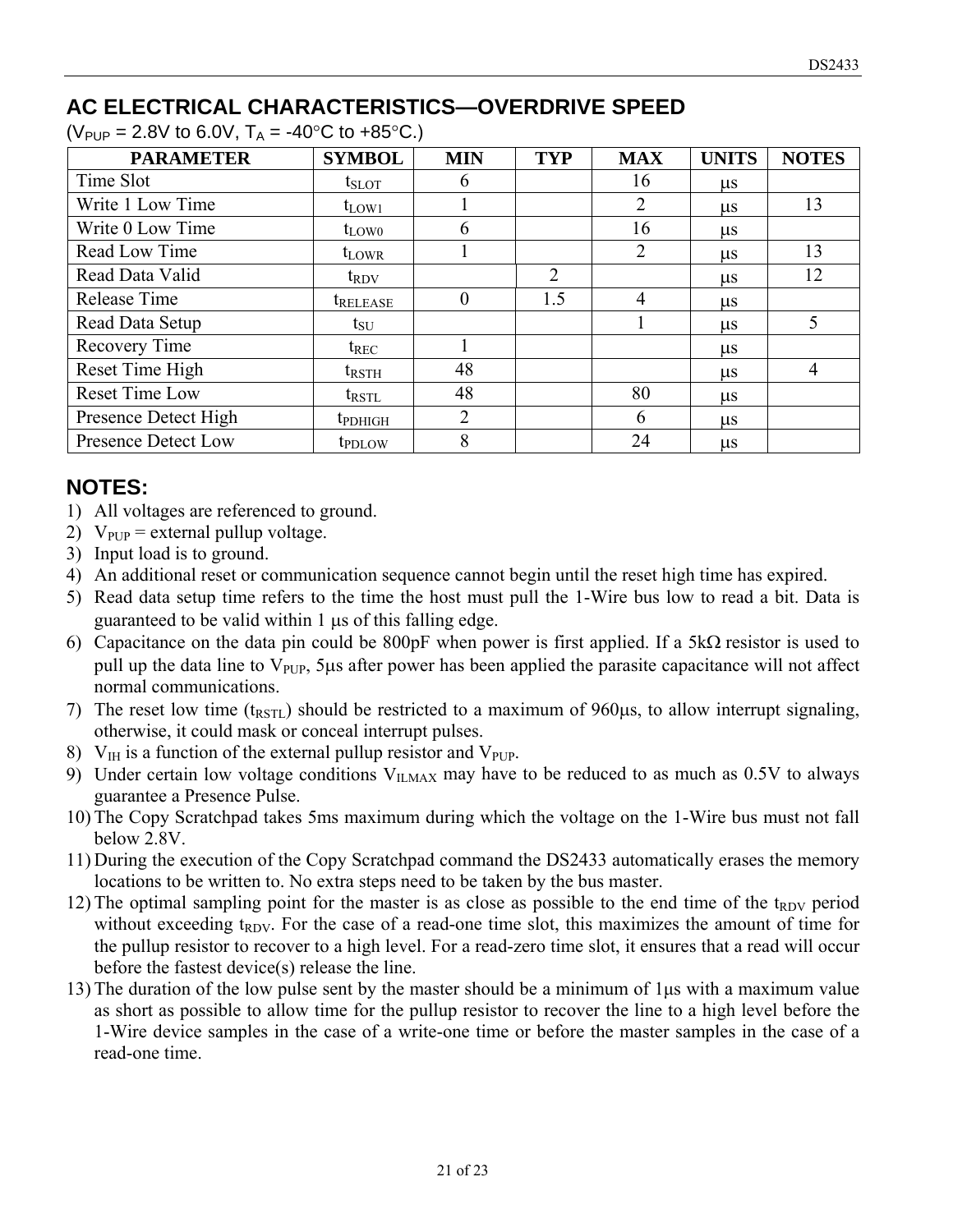### **PIN CONFIGURATIONS (continued)**



**NOTE:** THE SFN PACKAGE IS QUALIFIED FOR ELECTRO-MECHANICAL CONTACT APPLICATIONS ONLY, NOT FOR SOLDERING. FOR MORE INFORMATION, REFER TO *APPLICATION NOTE 4132: ATTACHMENT METHODS FOR THE ELECTRO-MECHANICAL SFN PACKAG*E.



**FLIP CHIP**  (TOP VIEW WITH LASER MARK, CONTACTS NOT VISIBLE.) "yywwrr" = DATE/REVISION  $#$ ###xx = LOT NUMBER

#### **PACKAGE INFORMATION**

For the latest package outline information and land patterns, go to [www.maxim-ic.com/packages.](http://www.maxim-ic.com/packages)

| <b>PACKAGE TYPE</b> | <b>PACKAGE CODE</b> | <b>DOCUMENT NO.</b> |
|---------------------|---------------------|---------------------|
| 6 Flip Chip         | BF623#3             | 21-0291             |
| 3 PR-35             | $D3+1$              | 21-0247             |
| 2 SFN               | $G266+1$            | 21-0390             |
| 8 SO (208 mils)     | $W8 + 3$            | 21-0262             |